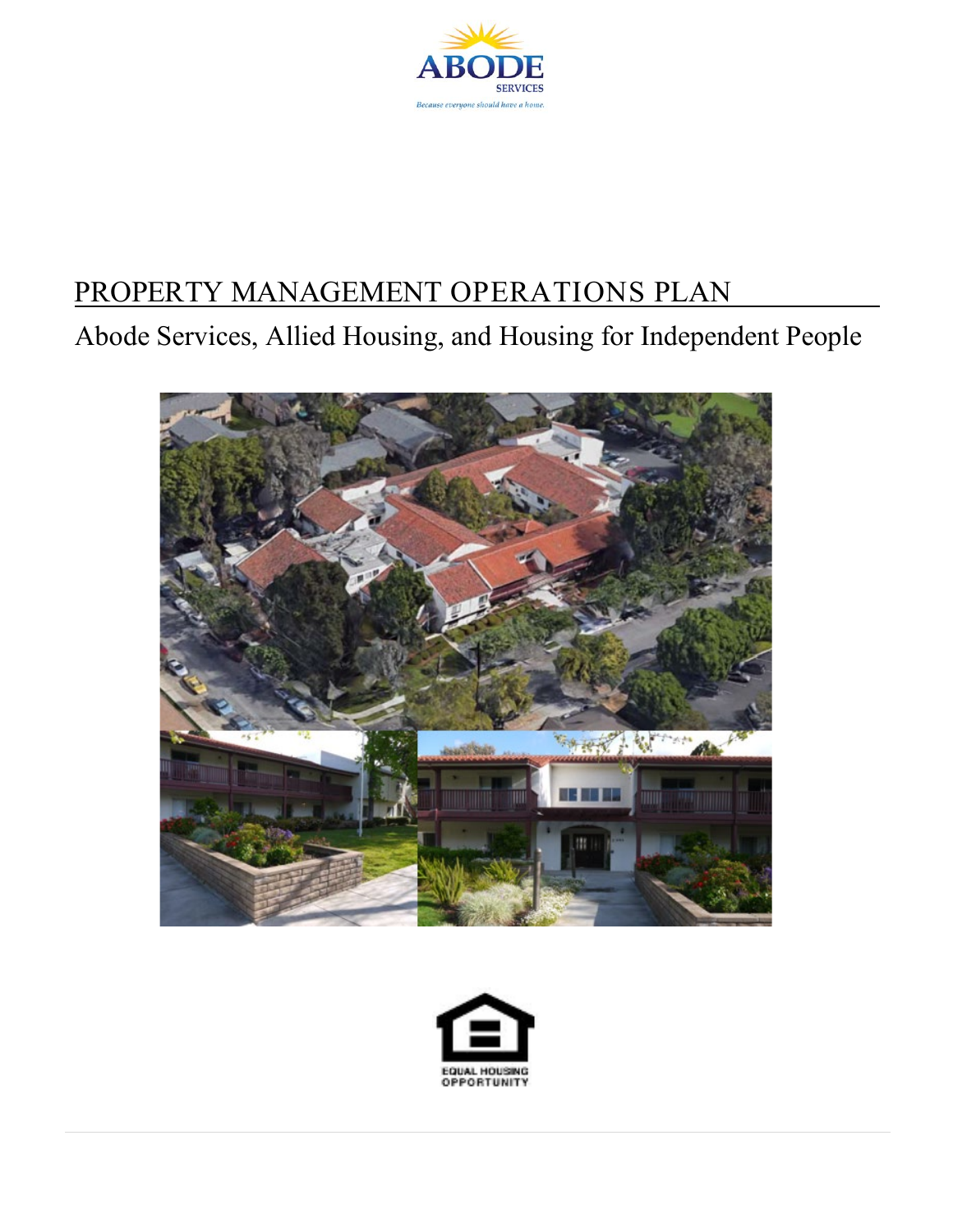#### **Ground Lease Holder: Owner:**

The County of Santa Clara Chang USA, LLC San Jose, CA 95110 Belmont, CA 94002

70 W. Hedding Street Management: Westlake Realty Group East Wing, 11<sup>th</sup> Floor 1301 Shoreway Road, Suite 175

#### **Agent:**

Abode Services, Allied Housing, Housing for Independent People 481 Valley Way Milpitas, CA 95035 Phone (408) 941-1850 • Fax (408) 941-0294

#### **Subject Property Address:**

1185 Pedro Street San Jose, CA 95126 APN 264-05-066 Approx. 47,691 SF (building size) Approx. 69,696 SF (property size) Year Built: 1977 Rehab: 2020 (Left Wing) Construction Class: Wood Frame Stories: 2 Classification: Residential Group R-2.1 / Temporary Interim Housing

The following plan is intended to provide a summary of the important aspects of the approach to management of projects by Abode Services/Housing for Independent People/Allied Housing. This plan is designed to define the duties and responsibilities of the owner and managing agent, and to outline a management program that will assure the physical, financial, and social well-being of the project.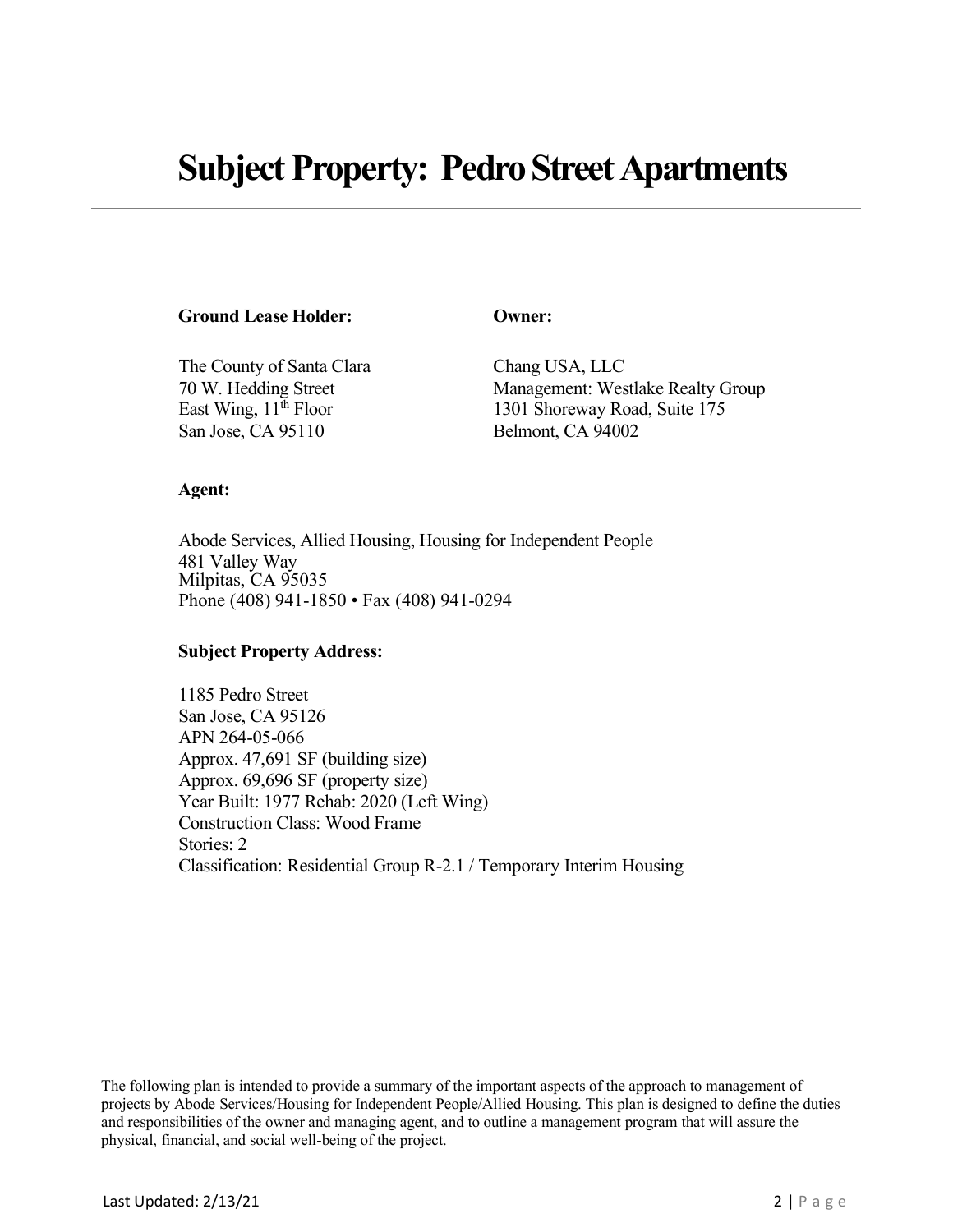# **Table of Contents**

| 1.              |  |
|-----------------|--|
| A.              |  |
| <b>B.</b>       |  |
| $\mathcal{C}$ . |  |
| D.              |  |
| Ε.              |  |
| 2.              |  |
| A.              |  |
| Β.              |  |
| $C$ .           |  |
| D.              |  |
| Ε.              |  |
| F.              |  |
| G.              |  |
| 3.              |  |
| A.              |  |
| Β.              |  |
| C.              |  |
| D.              |  |
| Ε.              |  |
| F.              |  |
| G.              |  |
| 4.              |  |
| A.              |  |
| Β.              |  |
| C.              |  |
| D.              |  |
| E.              |  |
| F.              |  |
| G.              |  |
| Н.              |  |
| 5.              |  |
| Α.              |  |
| Β.              |  |
| C.              |  |
| D.              |  |
| 6.              |  |
| А.              |  |
| В.              |  |
| C.              |  |
|                 |  |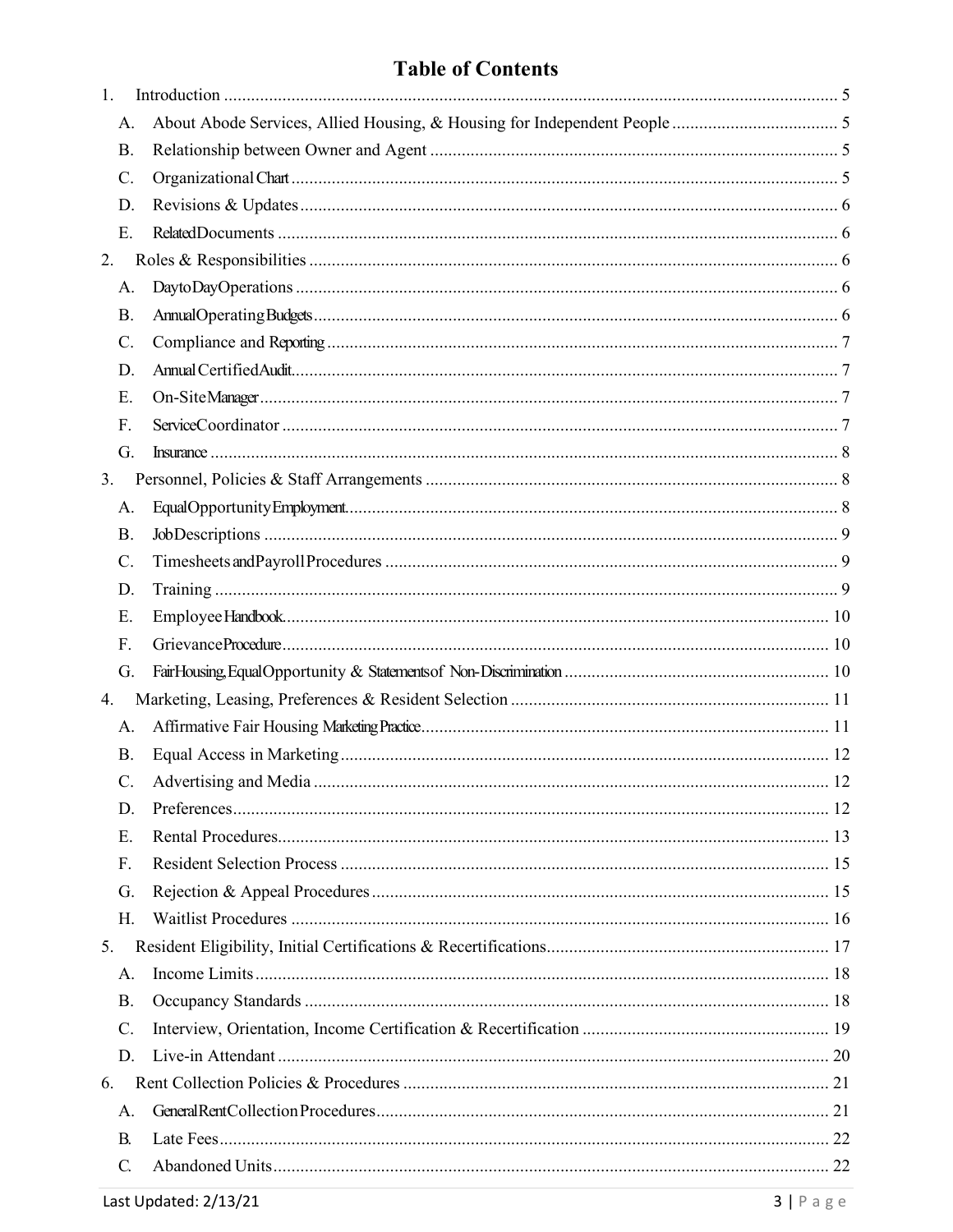| D.              |  |  |  |  |
|-----------------|--|--|--|--|
| E.              |  |  |  |  |
| F.              |  |  |  |  |
| G.              |  |  |  |  |
| 7.              |  |  |  |  |
| A.              |  |  |  |  |
| Β.              |  |  |  |  |
| $\mathcal{C}$ . |  |  |  |  |
| D.              |  |  |  |  |
| Ε.              |  |  |  |  |
| 8.              |  |  |  |  |
| A.              |  |  |  |  |
| <b>B.</b>       |  |  |  |  |
| C.              |  |  |  |  |
| D.              |  |  |  |  |
| Ε.              |  |  |  |  |
| F.              |  |  |  |  |
| 9.              |  |  |  |  |
| A.              |  |  |  |  |
| <b>B.</b>       |  |  |  |  |
| $C_{\cdot}$     |  |  |  |  |
| D.              |  |  |  |  |
|                 |  |  |  |  |
|                 |  |  |  |  |
|                 |  |  |  |  |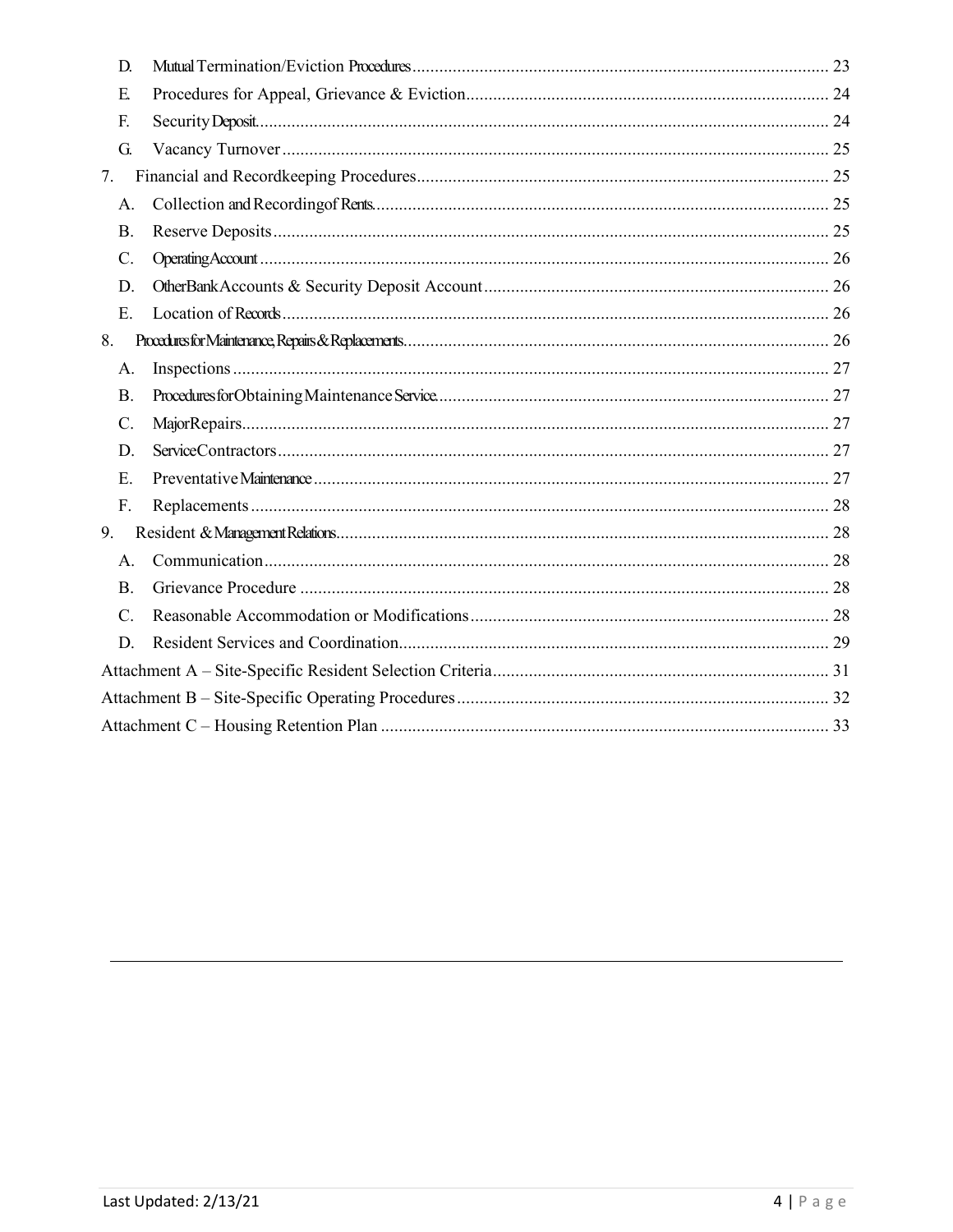

# <span id="page-4-0"></span>**1.Introduction**

#### <span id="page-4-1"></span>**A. About Abode Services, Allied Housing, & Housing for Independent People**

Housing for Independent People (HIP) and Allied Housing (Allied) are both governed by the same Board of Directors as Abode Services (Abode). For the purposes of this document, "the Agency" shall refer to Abode, Allied and HIP. Both Allied and HIP have staffing contracts with Abode to achieve greater cost effectiveness and to ensure that all staff remain focused on the common mission of the agencies. The senior management team and Executive Director are the same for all three agencies and their time is allocated to each respective agency on a prorata basis in accordance with the staffing contract between Abode and HIP and Allied. The Director of Property Management is a member of the senior management team of Abode.

While the three agencies remain legally independent  $501(c)3$  non-profit organizations with separate accounting, separate audits and separate 990 filings, they are strategically aligned around the same mission of ending homelessness by providing homes for extremely low income and special needs populations.

Allied Housing is the primary entity that performs housing development activities. Allied, HIP and Abode are the owner of various properties within the Abode Services' projects. The Owner and Agent have agreed on the delegation of the authority of the total management of the project HIP as the managing agent through the execution of the Management Agreement as the instrument of authority.

#### Mission Statement

The Agencies' mission is to end homelessness by assisting low-income, un-housed people, including those with special needs, to secure stable, supportive housing, and to be advocates for the removal of the causes of homelessness.

### <span id="page-4-2"></span>**B. Relationship between Owner and Agent**

HIP as the Agent ("the Agent") is the property management division within Abode Services and is responsible for operating the supportive housing properties that the agency owns outright. Allied housing is the co-owner of multiple tax credit properties and is a development partner as co-general partner and the managing general partner does the property management and Abode does the onsite resident services. The property management division has a mission to do property management in a way that balances the needs of vulnerable and challenged residents with the needs of the property and community. The goal of the department, as throughout the agency, is to create a stable housing environment that acts as a foundation from which residents can improve their life.

### <span id="page-4-3"></span>**C. OrganizationalChart**

The Board of Directors oversees the Executive Director, who oversees the Chief Operating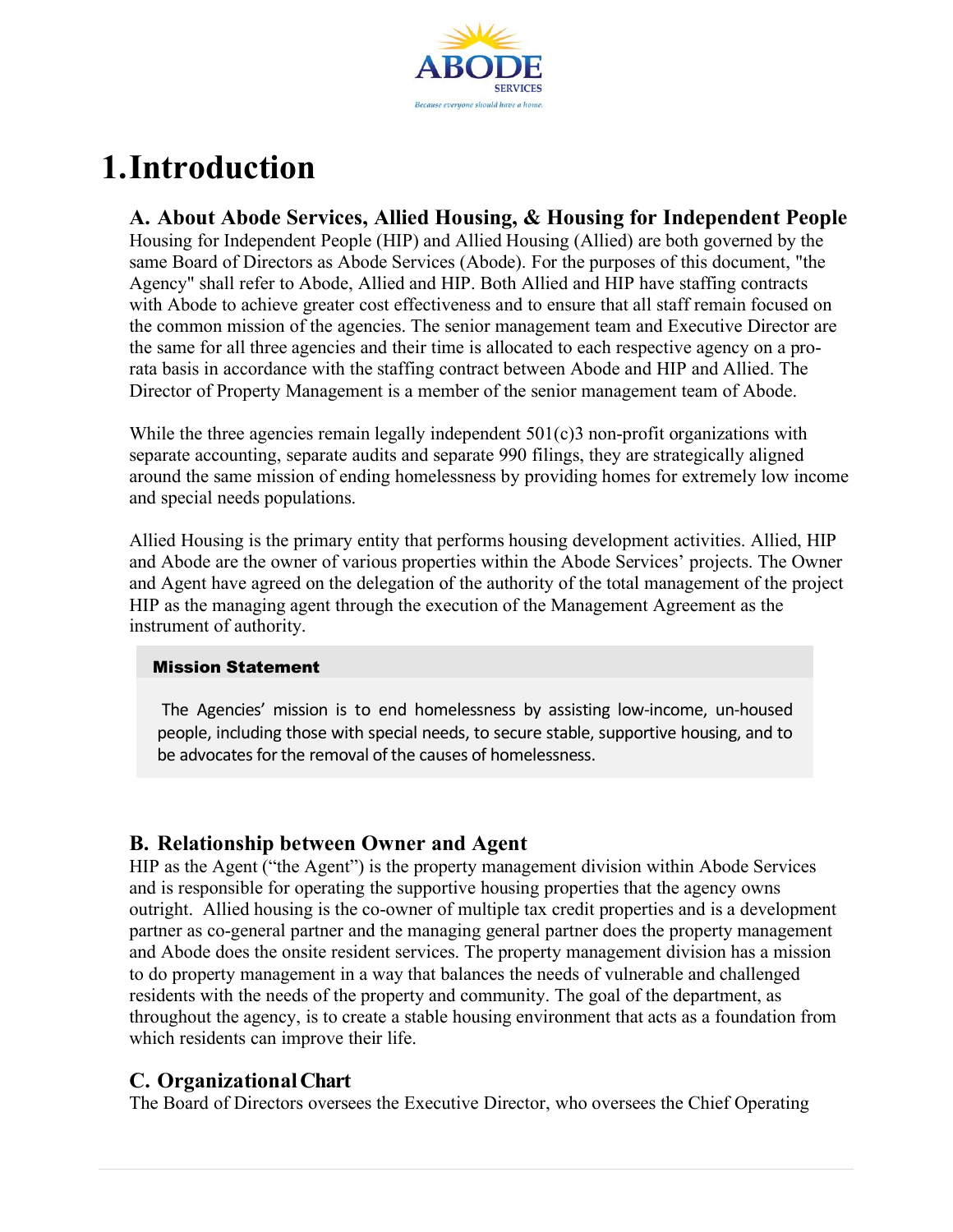Officer and the Chief Financial Officer. The CFO oversees the entire accounting department. The Chief Operating Officer oversees all of the programs and operations of the agency as well as the Vice President of Property Management and the Director of Property Management. The Director of Property Management oversees both new development and property and asset management for the agency and supervises the Project Management Department for new developments and acquisition/rehab developments as well as the Property and Asset Supervisor. The Property and Asset Supervisor supervises the Property Management staff. The Property Management staff supervises the maintenance and janitorial staff.

## <span id="page-5-0"></span>**D. Revisions & Updates**

All revisions and updates to the management plan must be approved by the Director of Property Management and the Vice President of Property Management and, at times, the Funder(s) and/or Investor(s). Any changes to the plan shall result in a new revision date at the bottom of each page of the manual. Previous versions shall be archived.

#### <span id="page-5-1"></span>**E. RelatedDocuments**

The Abode Services Employee Handbook contains all policy and procedures relating to employment as an Abode Services Employee. All staff of Abode, Allied and HIP are all Abode Services Staff. The Abode Services Policies and Procedure Manual also governs how staff are to perform their job duties.

# <span id="page-5-3"></span><span id="page-5-2"></span>**2. Roles & Responsibilities**

### **A. DaytoDayOperations**

The Agent staff is responsible for the day-to-day operation of the project. Agent staff are accountable to the Director of Property Management. Through reports, the Director of Property Management is responsible to the Owner. The Agent is responsible for proper resident selection per the established resident selection criteria, and the certification and recertification of residents, rents being properly collected and computed, establishing a control system for operating the project on a sound fiscal and physical basis, and the training and supervision of project personnel.

Within the parameters of the regulatory agreements and this Management Plan, the Managing Agent will make decisions without consulting the Owner in the general day-to-day operating of the project (s). The Property Manager of the project is responsible for day-to-day business and activities at the project level and is in charge of the supervision of all personnel assigned to the project.

In cases of emergency, the Agent will act promptly to safeguard the health and welfare of the residents and to safeguard the assets of the complex or to prevent additional damage to assets.

### <span id="page-5-4"></span>**B. AnnualOperatingBudgets**

Agent will comply with all reporting requirements per the regulatory agreement and other terms as required by the Owner, Funder(s) and/or Investor(s). Approximately 60 days prior to fiscal year end the Asset Manager shall develop a schedule of projected revenues, expenses, vacancy rates, debt service and cash flow for the properties for the following fiscal year. The budget will then be submitted for approval prior to implementation. The Agent shall not amend the budget during the fiscal year without prior approval.

The Agent, except in the case of an emergency, is required to get approval of the Owner in cases of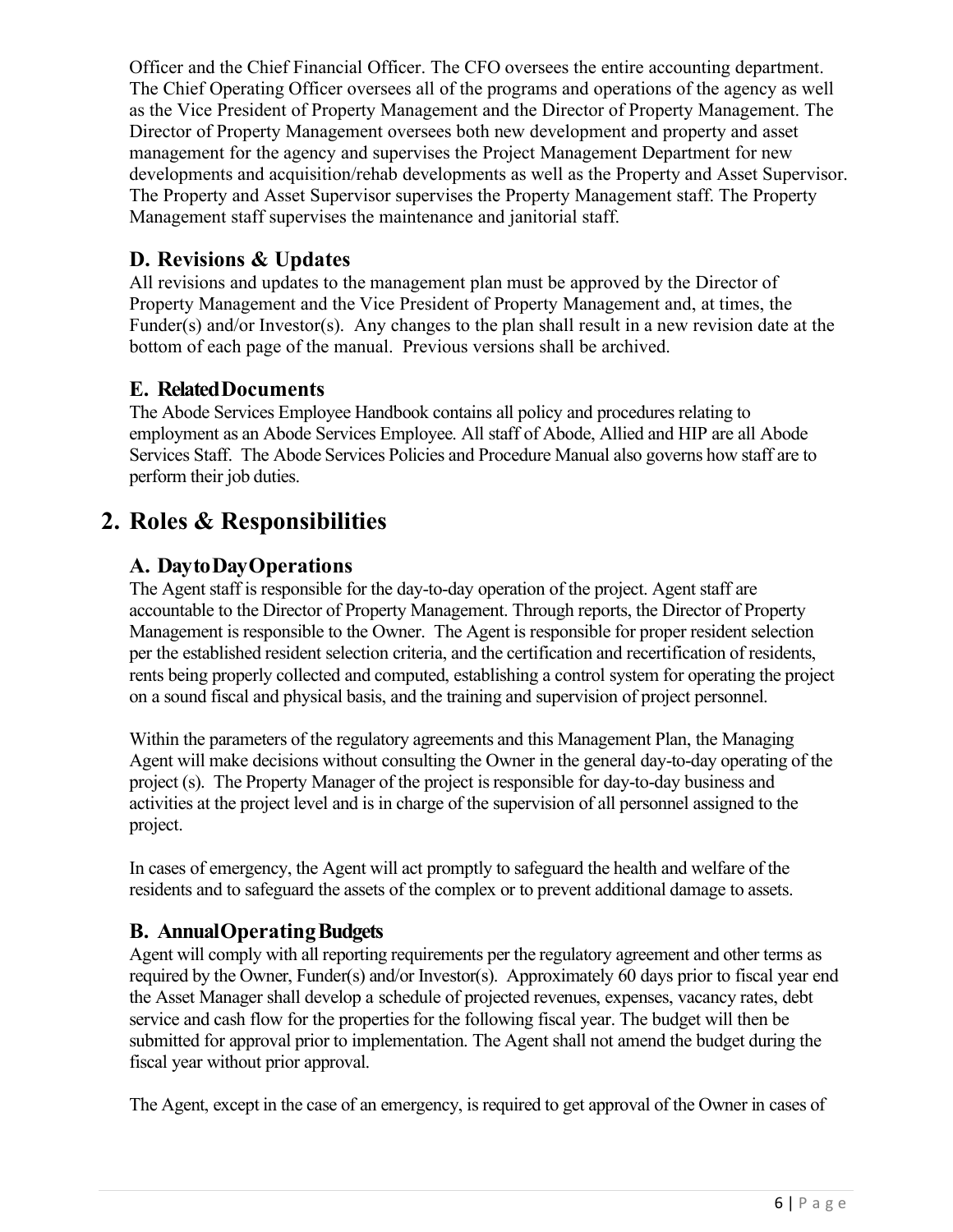any expenditures which exceed the approved budget unless the expense does not increase the budget amount for such expense by more than 15% and which, when combined with any decrease in the budgeted amounts, does not cause an overall increase in the budget.

#### <span id="page-6-0"></span>**C. Compliance and Reporting**

Periodic reports will be provided as directed by the Owner and Funder(s) and/or Investor(s) requirements. Vacancy and rent losses will be recorded monthly in both the rent rolls and the monthly financial report.

The Agent will be responsible for making recommendations to the Owner to help formulate the operating policies of the project. These recommendations will be formulated for the overall wellbeing of both the residents and the project. The Owner will determine the general policies which the Agent shall enforce on their behalf.

The Director of Property Management reports monthly to the Vice President of Property Management and the Chief Operating Officer on the status of all new construction, acquisition/rehab, and other properties that the agency manages. This report is incorporated into the monthly report to the Board of Directors. The Vice President of Property Management is also part of the Board's Housing Development Committee which includes senior staff and board members and some members from the community.

Submission of budgets to Owners at least sixty (60) days before the beginning of the fiscal year unless there are separate regulatory requirements. Changes to be incorporated in the approved budget shall be promptly reported to the Vice President of Property Management or his or her designee, who will incorporate such changes and forward the budget to Owner.

Monthly the site level staff will meet with the Property & Assets Supervisor and provide current information on occupancy, maintenance, security, resident relations, etc.

### <span id="page-6-1"></span>**D. Annual CertifiedAudit**

An annual financial report and/or supplemental report will be prepared by a Certified Public Accountant acceptable to the Owner, Funder(s) and/or Investor(s). After the end of every fiscal year, June 30th, independent auditors perform a financial audit on each of the three agencies, Abode, Allied and HIP. This report will be based upon the preparer's examination of the Project's books and records. It will be certified by the preparer and the Agent and will be submitted to the Owner within 180 days of the end of fiscal year unless an earlier timeline is otherwise required by the Owner, Funder(s) and/or Investor(s). After the agency receives the audit and it is approved by the Board of Directors, the audit is transmitted to the property's various funder for review. Compensation for the preparer's services will be paid out of the Operating Account as a Property expense.

### <span id="page-6-2"></span>**E. On-SiteManager**

The On-Site Manager (Night Manager) is a permanent staff person who will reside on the Property where there are 16 units or more (State Law Requirements) in an apartment made available by the Owner. The On-Site Manager maintains a consistent line of communication and reports directly to the Property Manager.

### <span id="page-6-3"></span>**F. ServiceCoordinator**

The owner will provide or contract with a Service Coordinator to assist the residents in obtaining social services, etc. The Property & Asset Supervisor will cooperate fully to enable the Services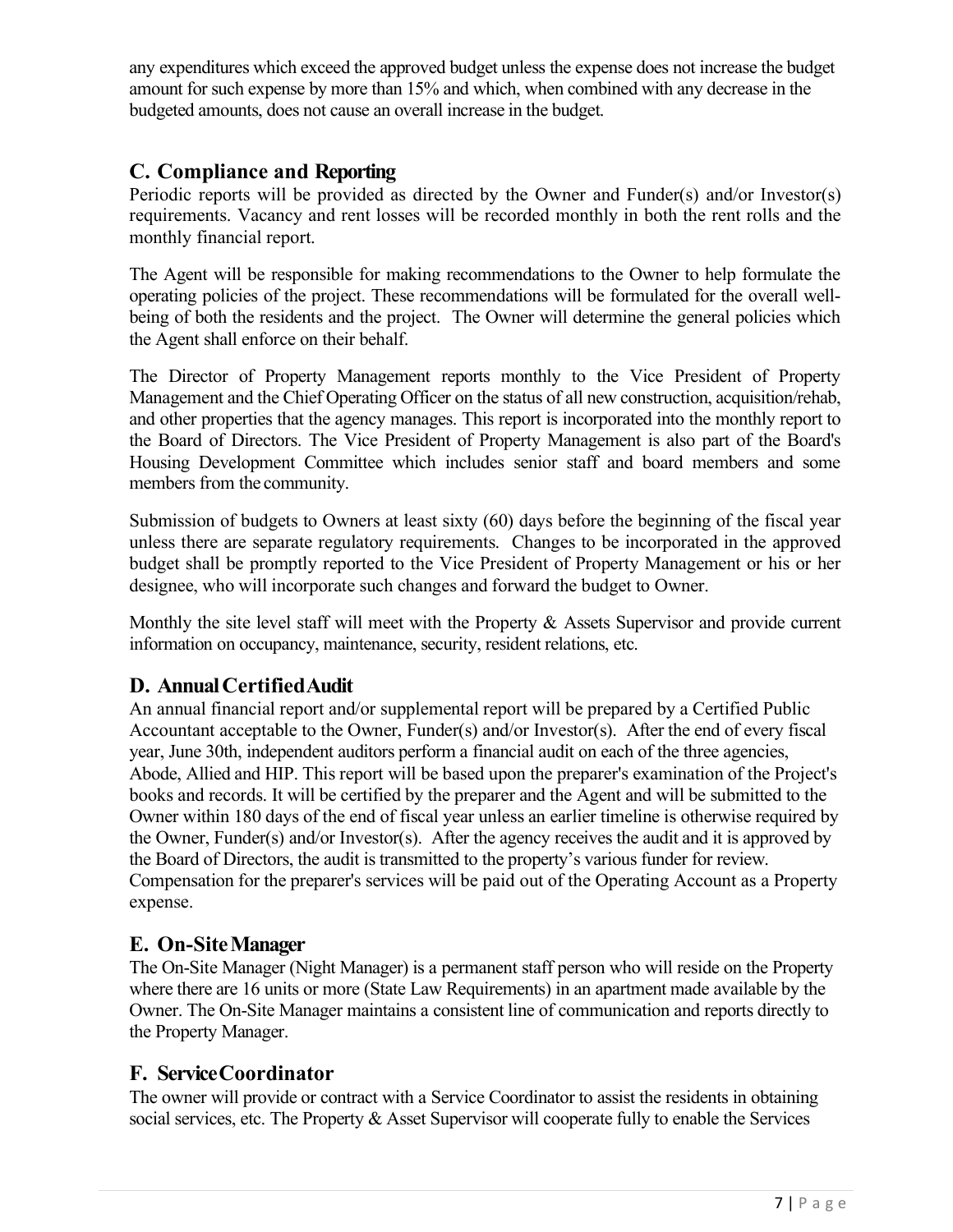Coordinator to carry out his/her responsibilities. Abode Service Coordinators report to the Resident Services Manager, who reports to the Director of Social Services, who reports to the Director of Programs.

### <span id="page-7-0"></span>**G. Insurance**

The Owner will arrange for the project to be insured for fire and other hazards, general liability, and contingencies in such amounts and for such periods as required by the Funder(s) and/or Investor(s). The Owner will inform the Agent of insurance to be carried for the Property and its operations, and if directed Agent will always cause such insurance to be placed and kept in effect. The Owner will approve the insurance coverage, Agent will pay insurance premiums out of the General Operating Account and insurance premiums will be treated as Property expenses.

All policies will name Owner, Agent, Abode Services and Funder(s) as an additional insured on the certificate of insurance in amounts acceptable by the Owner, Funder(s) and/or Investor(s). The Agent will investigate, document and report all accidents, claims and potential claims and maintain records of all claims and losses relating to the Property.

# <span id="page-7-2"></span><span id="page-7-1"></span>**3. Personnel, Policies & Staff Arrangements**

# **A. EqualOpportunityEmployment**

Abode Services is an equal opportunity employer; all employment procedures are implemented without regard to race, color, creed, religion, national origin, ancestry, citizenship status, age, sex, gender (including gender identity and gender expression), marital status, sexual orientation, pregnancy (including childbirth and related medical conditions), medical condition (including genetic characteristics), physical or mental disability, military service or veteran status, political activity or affiliation, taking or requesting statutorily protected leave, or any other basis protected by state law, federal law, or local ordinance.

Hiring decisions are made after careful consideration of each applicant in light of factors, and only those factors, which relate directly to job performance. Therefore, the best qualified applicant will be chosen for each job opening. Similarly, those chosen for advancement must demonstrate individual ability, responsibility, personal effort to prepare themselves for advancement, and commitment to the agency's effectiveness in carrying out itsmission.

Interim staffing in response to cyclical overload, extended absence, or special skill requirements may be accomplished at project expense by temporary assignments or Agent staff. Not only will this assure continuity by those trained in Agent policies and procedures, but it will provide opportunity for cross-training and career development within Abode Services.

Abode Services complies with all the relevant and applicable provisions of the Americans with Disabilities Act (ADA) and the California Fair Employment and Housing Act. Abode Services will not discriminate against any qualified employee or job applicant with respect to any terms, privileges, or conditions of employment because of a person's physical or mental disability. Abode Services will make reasonable accommodation wherever necessary for all employees or applicants with disabilities, provided that the individual is otherwise qualified to safely perform the duties and assignments connected with the job and provided that any accommodations made do not impose an undue hardship on Abode Services, as defined by law. Employees and applicants should direct requests for accommodation to their supervisor or hiring manager. Each accommodation request will be handled on a case-by- case basis and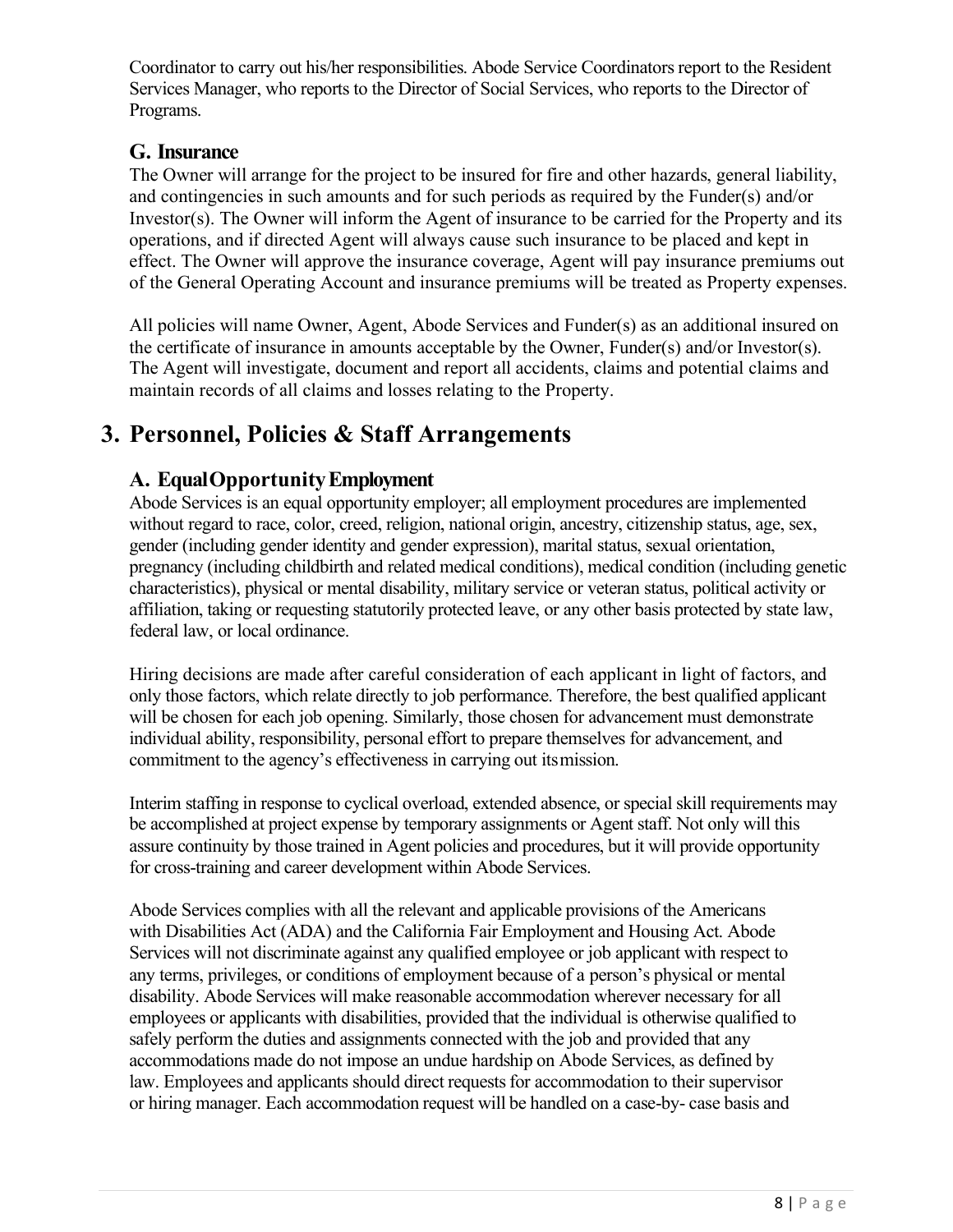every reasonable effort will be made to comply with it.

Equal employment opportunity notices are posted as required by law. The notices summarize the rights of employees to equal opportunity in employment and list the names and addresses of the various government agencies that may be contacted in the event that any person believes he or she has been discriminated against.

Management is primarily responsible for ensuring that Abode Services' equal employment opportunity policies are implemented, but all members of the staff share in the responsibility for assuring that by their personal actions the policies are effective and apply uniformly without regard to race, color, creed, national origin, ancestry, citizenship status, sex, gender (including gender identity), marital status, sexual orientation, pregnancy, age, religion, medical condition (including genetic characteristics), physical or mental disability, military service status or any other basis protected by state law, federal law, or local ordinance.

Any employees, including supervisors, involved in discriminatory practices or conduct may be subject to discipline, up to and including discharge.

### <span id="page-8-0"></span>**B. JobDescriptions**

Job Descriptions for each position are on file with Human Resources at Abode Services. All staff for Abode, Allied, and HIP are employed by Abode Services. Allied and HIP have property management agreements that include staffing contracts with Abode to provide appropriate staffing for the operational needs of these two agencies.

### <span id="page-8-1"></span>**C. Timesheets andPayrollProcedures**

Timesheets are filled out online using our online payroll system and are to be submitted by 5pm weekly on a Friday and again on the last day of the pay period. Supervisors are to review and approve time sheets for their direct reports by 10am the following business day. Abode uses an outside payroll vendor to handle all payroll functions.

# <span id="page-8-2"></span>**D. Training**

HIP has a regular training program for their on-site staff. Staff is also encouraged to participate in local training and informational programs as well as training provided by management organizations such as AHMA, CAA, IREM, & NHCM.

HIP/Allied/Abode believes in hiring personnel with previous experience in their field. Nevertheless, all personnel will receive training specific to the regulatory agency policies and procedures.

This training will consist of the following:

- 1. One to One counseling and supervision on the part of the Property & Asset Supervisor of the project;
- 2. Written guidelines, manuals and materials;
- 3. Requirements of non-discrimination, reasonable accommodations and fair housing;
- 4. Periodic attendance at special training workshops sponsored by various property management associations for the purpose of updating and renewing work-relatedskills and/or continued education requirements for specialized certifications;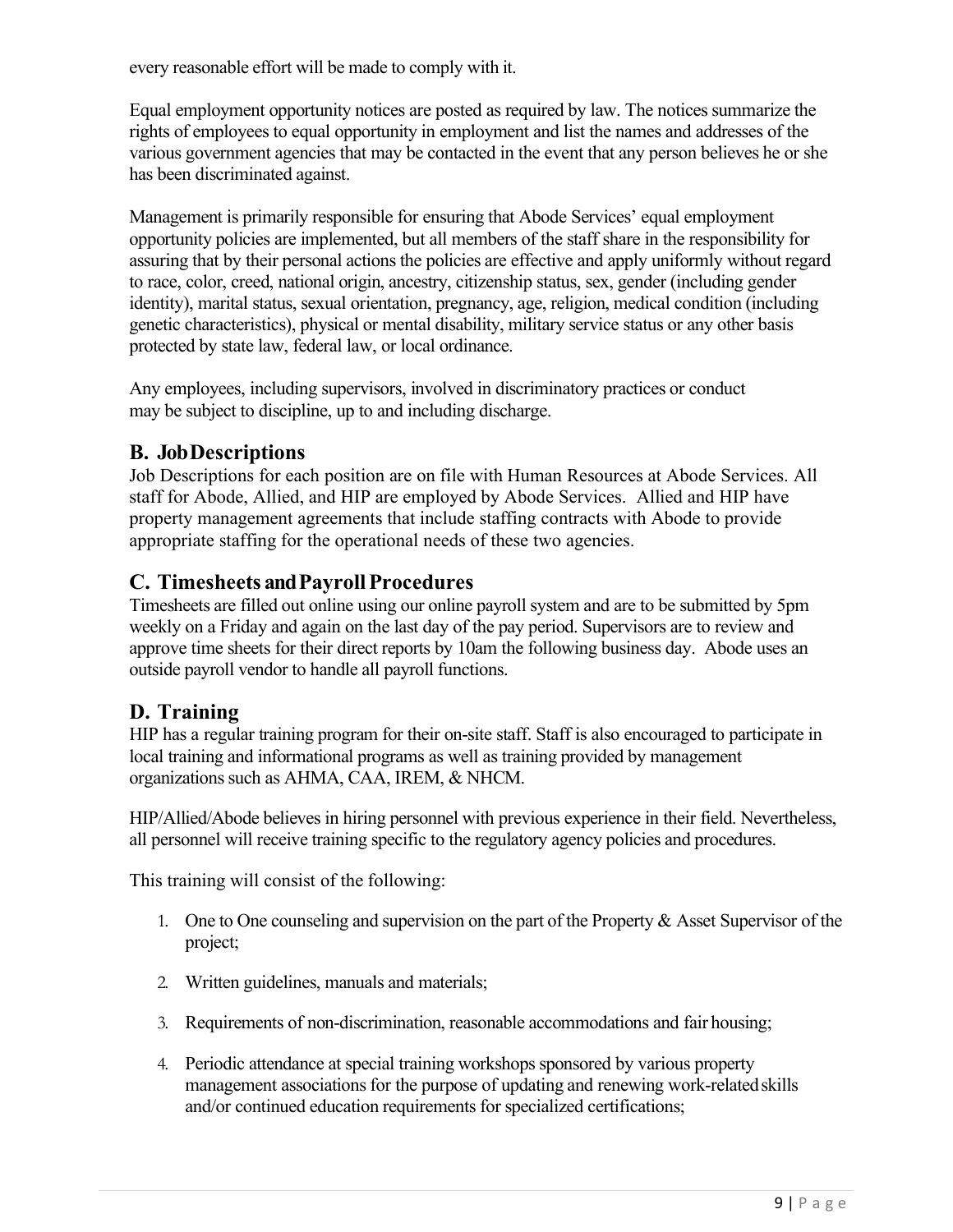- 5. Monthly Safety Training;
- 6. Specific training in policies and procedures of the Regulatory Agencies and Funder(s) and/or Investor(s) as applicable are to be provide to the Property staff and those who oversee the Property to ensure compliance to program and regulatory requirements.

The cost for said training shall be set forth in the Proposed Operating Budget. Minimally all staff members will receive training in Human Resources issues like discrimination, sexual harassment, Fair Housing, Safety and Emergency Procedures.

#### <span id="page-9-0"></span>**E. EmployeeHandbook**

The Abode Services Employee Handbook, together with all applicable federal and state laws, shall be followed regarding the rights, responsibilities, procedures, forms, benefits, etc. in connection with employment by the project

#### <span id="page-9-1"></span>**F. GrievanceProcedure**

Grievances are resolved first with the Property Supervisor and Property Manager. If resolution has not been met, it can be appealed to the Director of Property Management, if resolution has still not been obtained, then it is appealed to the Chief Operating Officer, who has authority to make a final decision.

#### <span id="page-9-2"></span>**G. FairHousing,EqualOpportunity & Statementsof Non-Discrimination**

It is the policy of the Agent to comply fully with the Title VI of the Civil Rights Act of 1964, Title VIII and Section 3 of the Civil Rights Act of 1968 (As amended by the Community Development Act of 1974), Executive Order 11063, Section 504 of the Rehabilitation Act of 1973, the Age of Discrimination Act of 1975, and any legislation protecting the individual rights of residents, applicants or Staff which may subsequently be enacted.

HIP/Allied/Abode does not discriminate based on race, color, creed, religion, sex, national origin, age, familial status, handicap, ancestry, medical condition, physical handicap, veteran status, sexual orientation, AIDS, AIDS related condition (ARC), mental disability, or any other arbitrarily basis in the leasing, rental, or other disposition of housing or related facilities, (including land), included in any Development or Developments under its jurisdiction or in the use or occupancy thereof.

HIP/Allied/Abode shall not on account of race, color, sex, religion, age, handicap, disability or national origin:

- A. Deny to any applicant the opportunity to apply for housing, nor deny to any eligible applicant the opportunity to rent suitable housing.
- B. Provide housing that is different than that provided toothers;
- C. Subject a person to segregation or disparatetreatment;
- D. Restrict a person's access to any benefit enjoyed by others in connection with the housing program;
- E. Treat a person differently in determining eligibility or other requirements foradmission;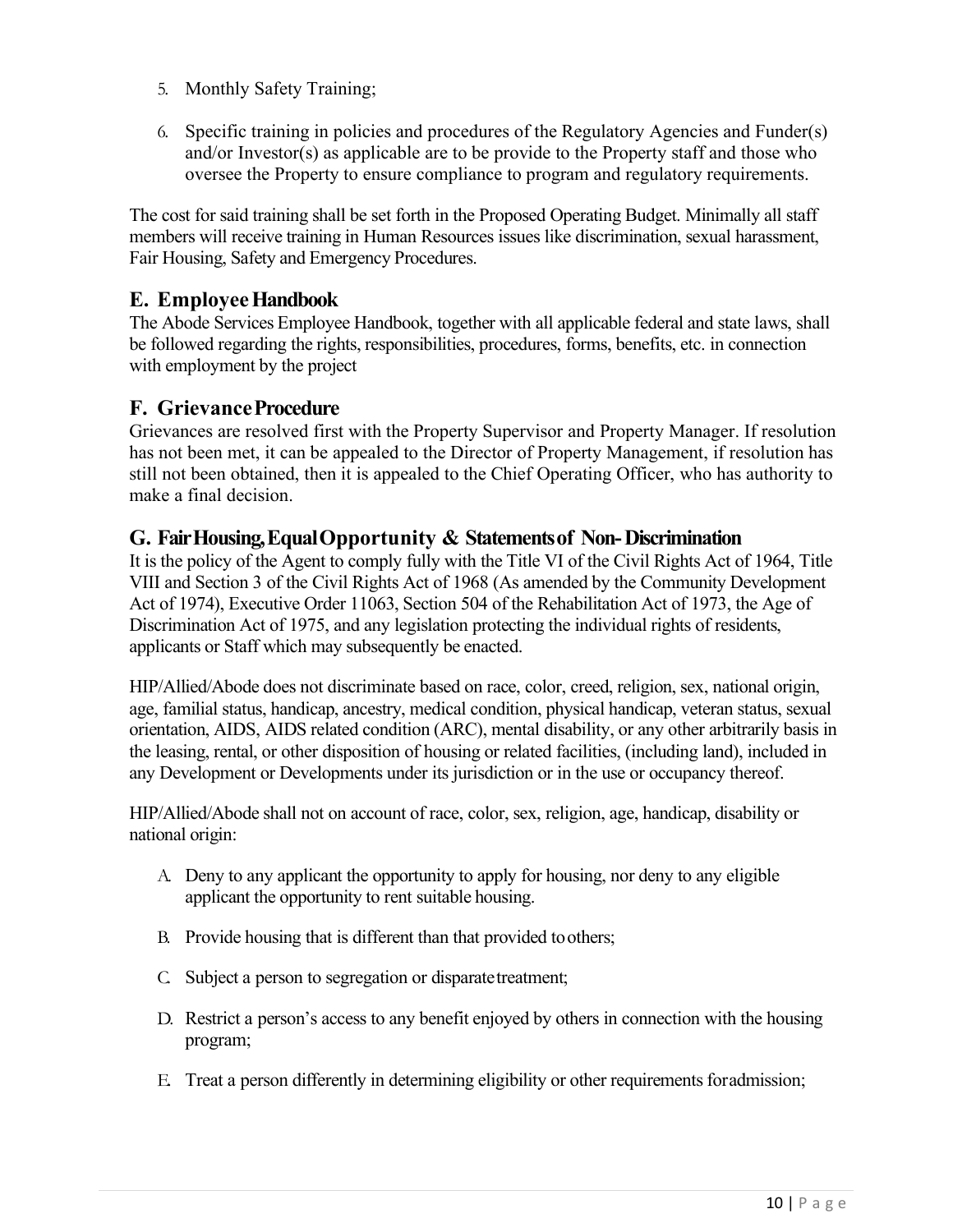- F. Deny a person access to the same level of services, or
- G. Deny a person the opportunity to participate in a Planning or advisory group, which is an integral part of the housing program.

HIP/Allied/Abode shall not automatically deny admission to a particular group or category of otherwise eligible applicant. Each applicant will be treated on an individual basis in the normal processing routine.

HIP/Allied/Abode will seek to identify and eliminate situations or procedures that create a barrier to equal housing opportunity for all. In accordance with Section 504, HIP/Allied/Abode will make reasonable accommodation for individuals with handicaps or disabilities (applicants or residents). Such accommodations may include changes in the method of administering policies, procedures, or services.

In addition, HIP/Allied/Abode may perform structural modifications to housing and non-housing facilities on sites where such modifications would be necessary to afford full access to the housing program for qualified individuals with handicaps. In reaching a reasonable accommodation with, or performing structural modifications for, otherwise qualified individuals with handicaps, HIP/Allied/Abode is not required to:

- A. Make structural alterations that require the removal or altering of a load-bearing structural member;
- B. Provide an elevator in the housing property solely for the purpose of locating accessible apartments above or below the gradelevel;
- C. Provide support services that are not already part of its housingprograms;
- D. Take any action that would result in a fundamental alteration in the nature of the program or service;
- E. Take any action that would result in an undue financial and administrative burden on HIP/Allied/Abode, including structural impracticality defined in the Uniform Federal Accessibility Standards.

# <span id="page-10-1"></span><span id="page-10-0"></span>**4. Marketing, Leasing, Preferences & Resident Selection**

### **A. Affirmative Fair Housing Marketing Practice**

An affirmative marketing strategy will be used for recruitment, designed to assure equal access to all units by eligible applicants in all categories protected by federal, state, or local antidiscrimination laws. The Managing Agent will comply with all practices and procedures in accordance with the Resident Selection Criteria and/or as required by mortgagee, lender and/or all government agencies to insure that the prescribed fair housing goals are met in the operation of the project per Federal Code (24)CFR, part 200.620 (a)- (c) and the agencies Housing First principles as documented by California Code, Welfare and Institutions Code – WIC § 8255.

To assure enough applicants on the waitlist outreach will be made in accordance with the specifications of the Marketing Plan and in accordance with the established Resident Selection Criteria. The Property Manager, fully familiar with established selection criteria including the preferences and the waitlist as addressed in the applicable regulatory agreements for the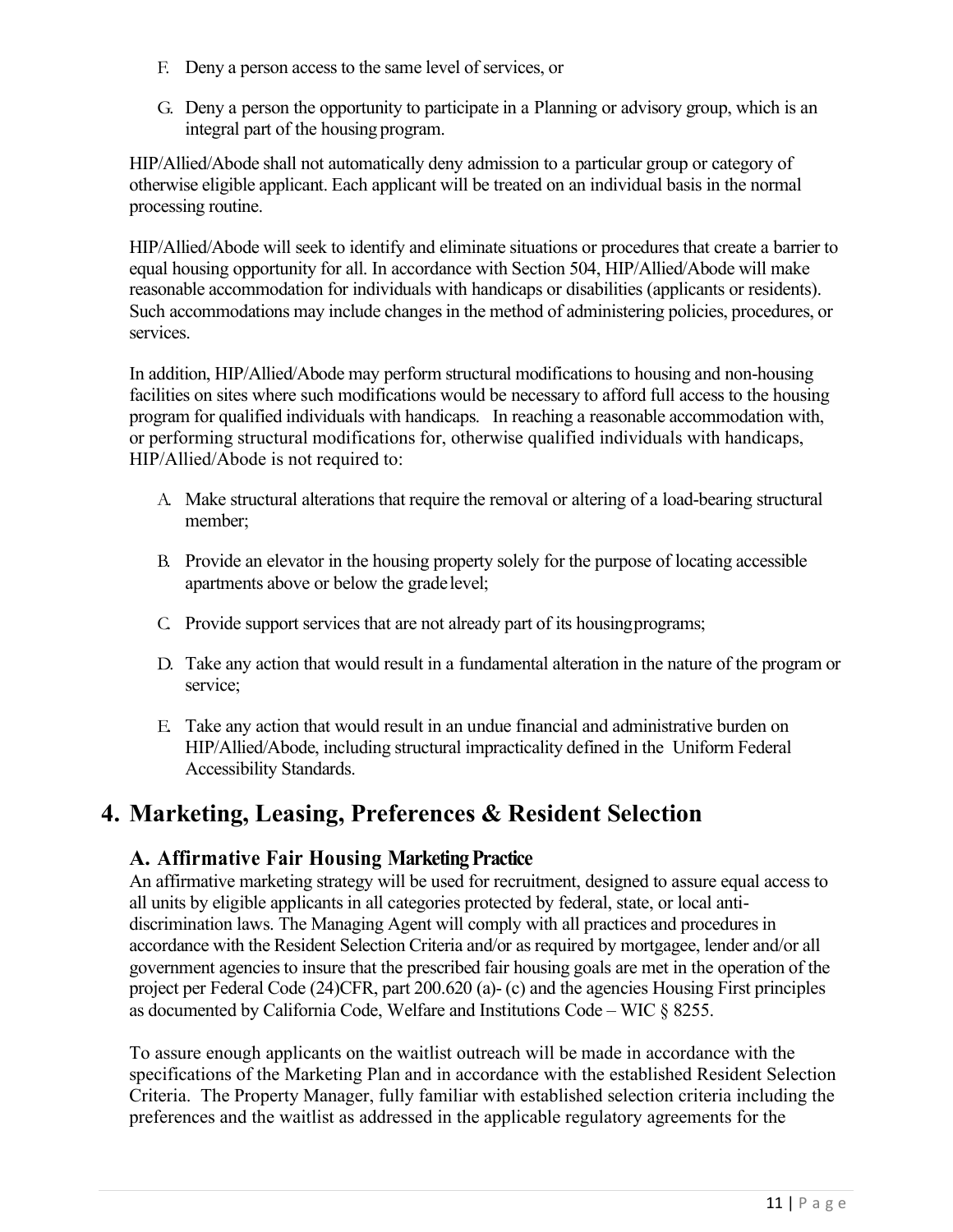property, is responsible for resident selection. If review by a rejected applicant is requested, this is done by the next level of supervisor who was not involved in the initial selection for housing.

## <span id="page-11-0"></span>**B. Equal Access in Marketing**

Marketing performed by the Agent/Owner will be consistent with the resident population the Property was designed to serve in accordance with the Regulatory Requirements, Marketing Plan and Resident Selection Criteria. The marketing of the Property will ensure equal access to units for all person in any category protected by Federal, State and Local laws governing discrimination.

### <span id="page-11-1"></span>**C. Advertising and Media**

Advertising and media contact are coordinated in accordance with the Marketing Plan and Resident Selection Criteria. With the approval of the Owner, Lender(s) and/or Investor, the Agent will develop Lease Agreements, Community Rules, application and certification forms and such documentation as may be necessary to facilitate the selection and admission of residents into the Property according to the Marketing Plan, Resident Selection Criteria and in accordance with applicable regulatory requirements. Advertising may include placing unit availability notices in newspapers, specialized publications and newsletters, agency websites and e-blast distributions to reach potential applicants.

All advertising will include the following:

- Equal Housing Opportunity logos and affirmative marketing slogans and/or statements on all marketing and advertising materials;
- Display of Fair Housing posters in rental office and locations;
- An Equal Housing Opportunity logo on the project's sign;
- Handicap Accessibility logs (where applicable);
- Notice of nondiscrimination on the basis of disability on all marketing and advertising materials; and
- Announcement of our TDD phone number.

Advertising will be directed to all potential applicants regardless of race, color, religion, sex, disability, familial status, or national origin. Additional outreach and advertising activities may include contacting local civic and community organizations in the area to disseminate information about the Property, its referral criteria and provide agent/owner contact information.

#### <span id="page-11-2"></span>**D. Preferences**

Preferences are not permitted if they in any way negate affirmative marketing efforts or fair housing obligations. The following preferences apply to the subject property and all other preferences as indicated in the Marketing Plan and Resident Selection Criteria in accordance with the regulatory requirements.

Existing Resident Preferences – the following actions are always given priority for current household members as applicable.

i. A unit transfer (or move-out/move-in transfer depending on funding type) due to domestic violence, dating violence, sexual assault or stalking as it pertains to a VAWA Emergency Transfer.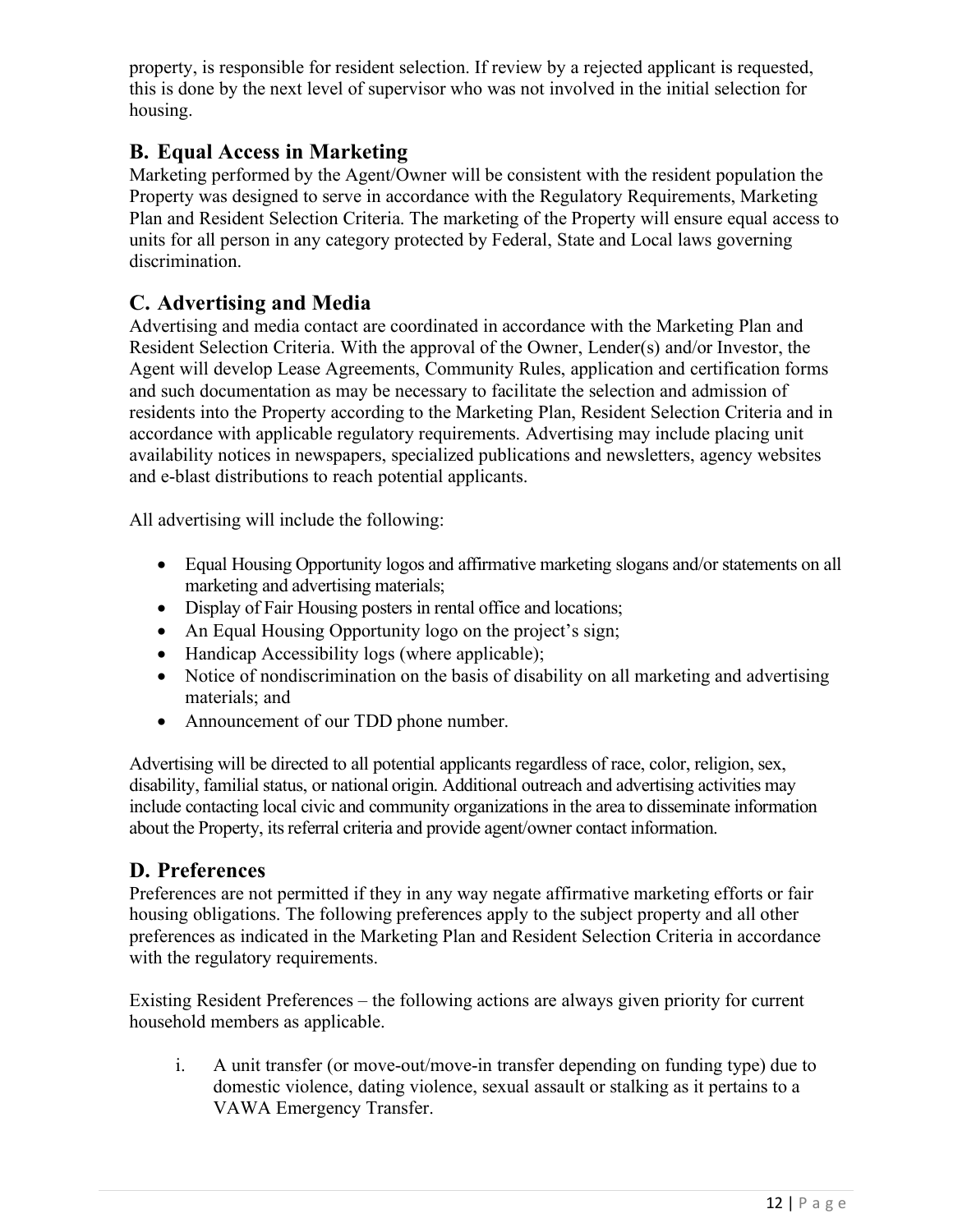- ii. A unit transfer based on the need for an accessible unit, a verifiable medical necessity, or any other reason due to the need of a reasonable accommodation.
- iii. A unit transfer of a non-disabled individual living in a wheelchair accessible unit to accommodate an applicant on the Waiting List in need of a wheelchair accessible uni. A lease addendum will be executed for non-disabled applicants selected for a vacant accessible unit, which requires them to transfer should a non-accessible unit becomes available or if a disabled individual is selected for the unit.
- iv. A unit transfer based on the need of an emergency temporary relocation. If a unit becomes uninhabitable due to a catastrophe or emergency, the resident family will be given any open unit for temporary living quarters until their unit is repaired (prior approval required from agent/owner).

### <span id="page-12-0"></span>**E. Rental Procedures**

Initial and ongoing leasing will include the rental procedures and selected marketing activities (marked with X) for the subject property based on priority levels and approved referral criteria below:

| Selection | Priority | Referral Criteria                                                    |  |  |
|-----------|----------|----------------------------------------------------------------------|--|--|
|           |          | Direct 1:1 Funding Source Referral - Coordinated                     |  |  |
|           |          | Assessment and Entry System and other Local Housing                  |  |  |
|           |          | Programs/Systems frequented by vulnerable people                     |  |  |
|           |          | experiencing homelessness. These referral sources are                |  |  |
|           |          | notified when a unit is becoming available as soon as it is          |  |  |
|           |          | known along with a projected unit ready date. The referral           |  |  |
|           |          | source sends a set number of applicants contact information          |  |  |
|           |          | to property management. Property management contacts                 |  |  |
|           |          | these applicants to determine interest in the specific property,     |  |  |
|           |          | and if interested, follows the rental procedures.                    |  |  |
|           |          | Direct 1:1 Funding Source Referral - Housing Authority               |  |  |
|           |          | HAP Contract Units, other Project-Based / Subsidized                 |  |  |
|           |          | Housing Units or Veteran's Administration Supportive                 |  |  |
|           |          | Housing (VASH) Units. These referral sources are notified            |  |  |
|           |          | when a unit is becoming available as soon as it is known             |  |  |
|           |          | along with a projected unit ready date. The referral source          |  |  |
|           |          | sends a set number of applicants contact information to              |  |  |
|           |          | property management. Property management contacts these              |  |  |
|           |          | applicants to determine interest in the specific property, and       |  |  |
|           |          | if interested, follows the rental procedures.                        |  |  |
|           |          | General Referral - If there are no required direct referrals or      |  |  |
|           |          | in-house unit transfers, priority is given to chronic homeless or    |  |  |
|           |          | individuals with a homeless background being referred directly       |  |  |
|           |          | from shelters, street outreach, drop-in centers, and other crisis or |  |  |
|           |          | homeless response programs/systems. An informational flyer is        |  |  |
|           |          | created and distributed first to those agencies that serve           |  |  |
|           |          | homeless individuals, then to local newspapers and publications      |  |  |
|           |          | serving the area, Public agencies, Social Service agencies and       |  |  |
|           |          | local community groups. The flyer will indicate information          |  |  |
|           |          | about the property, and about the specific locations and             |  |  |
|           |          | distribution sites where an application can be obtained.             |  |  |
|           |          | Waiting List - If there are no required direct referrals or in-      |  |  |
|           |          | house unit transfers, the unit will be rented to applicants on       |  |  |
|           |          | the new applicant waitlist (the Waitlist) subject to site-           |  |  |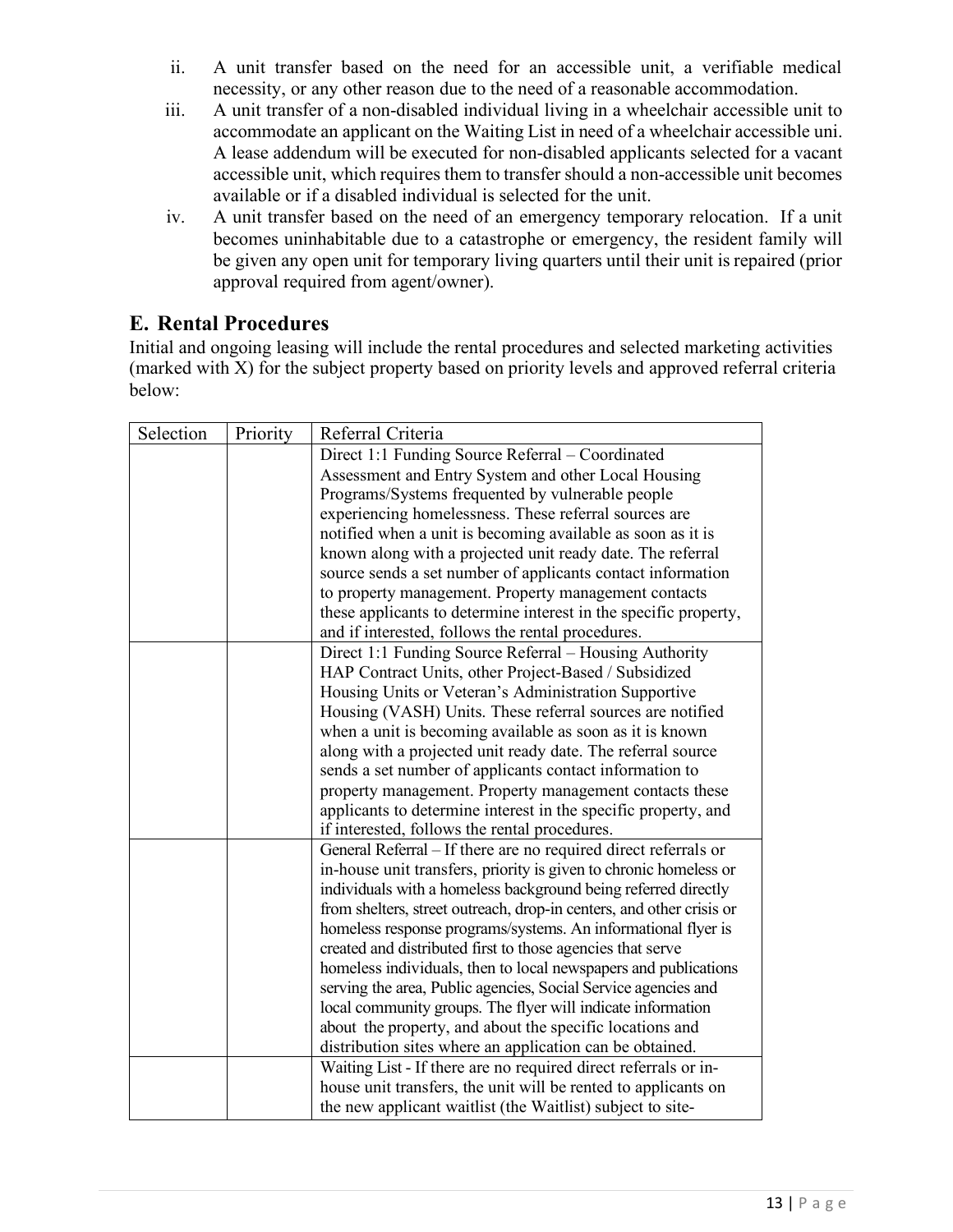| specific preferences (if applicable) or as indicated by the<br>regulatory agreement or Resident Selection Criteria on a first<br>come first serve basis following the rental procedures.                                                                                                                                                                                                                                                                                                                                                                                                                                                                     |
|--------------------------------------------------------------------------------------------------------------------------------------------------------------------------------------------------------------------------------------------------------------------------------------------------------------------------------------------------------------------------------------------------------------------------------------------------------------------------------------------------------------------------------------------------------------------------------------------------------------------------------------------------------------|
| Master Leasing – In compliance with the regulatory agreement<br>and Resident Selection Criteria the property may master lease its<br>units to another agency instead of directly to applicants in order<br>to better meet the agencies mission. A master lease is when<br>another non-profit or public agency leases one or more units as<br>an agency. That agency then provides housing for their residents<br>as either a sub-leasee or a program participant. The agency sends<br>applicant information to the property to ensure eligibility and<br>agent processes all applicants in accordance with regulatory<br>requirements and rental procedures. |
| Other – See Resident Selection Criteria                                                                                                                                                                                                                                                                                                                                                                                                                                                                                                                                                                                                                      |

- 1. Units shall be marketed in accordance with the Marketing Plan and the Resident Selection Criteria. Procedures will be followed to assure that waiting lists (if applicable) are current and have adequate numbers of applicants for each preference category (if applicable). Initial and ongoing leasing of the units are filled based on the approved referral criteria that meet the requirements of the regulatory agency, funding source, and the Owner/Agent Housing First principles as documented by California Code, Welfare and Institutions Code –WIC § 8255.
- 2. A project fact sheet or selection criteria and application will be provided at the request of potential applicants or referring agencies, whether in person or by telephone. The fact sheet will contain at least the following: Brief description of the property and amenities; Occupancy & Qualifying Income Restrictions; Rent Limits; and Preference Categories (as applicable). It is not required that applications be completed in the presence of the staff. Staff and referring agencies may aid in completing application if requested by applicant and/or referral to Resident Services/Service Coordinator for assistance.
- 3. In accordance with the referral criteria, once the application process begins, applicants can obtain an application and complete and submit to the property by the deadline indicated by the agent/owner. Applications are received on a first come first serve basis. Applications submitted prior to the indicated deadline will be categorized first by preference categories and then by application date.
- 4. Only one application will be considered and processed per household. Multiple applications submitted by the same household which are identified at any point in the application process will be disqualified.
- 5. All applications received will include certification procedures to assure that potential residents meet the household income criteria, unit affordability restrictions, set-asides and the project's Resident Selection Criteria. Certification procedures include a applicant background screening, confirming income eligibility, unit selection and applicant decision notification.
- 6. All applicants will be notified of their eligibility and advised of their status according to the Resident Selection Criteria. Approved applicants will be notified of the next steps in the rental procedures, unit selection, applicant orientation and move-in preparation. Ineligible applicants will be allowed a 10-day period in which to appeal the results of their application, or to request for consideration review for mitigating circumstances or a reasonable accommodation.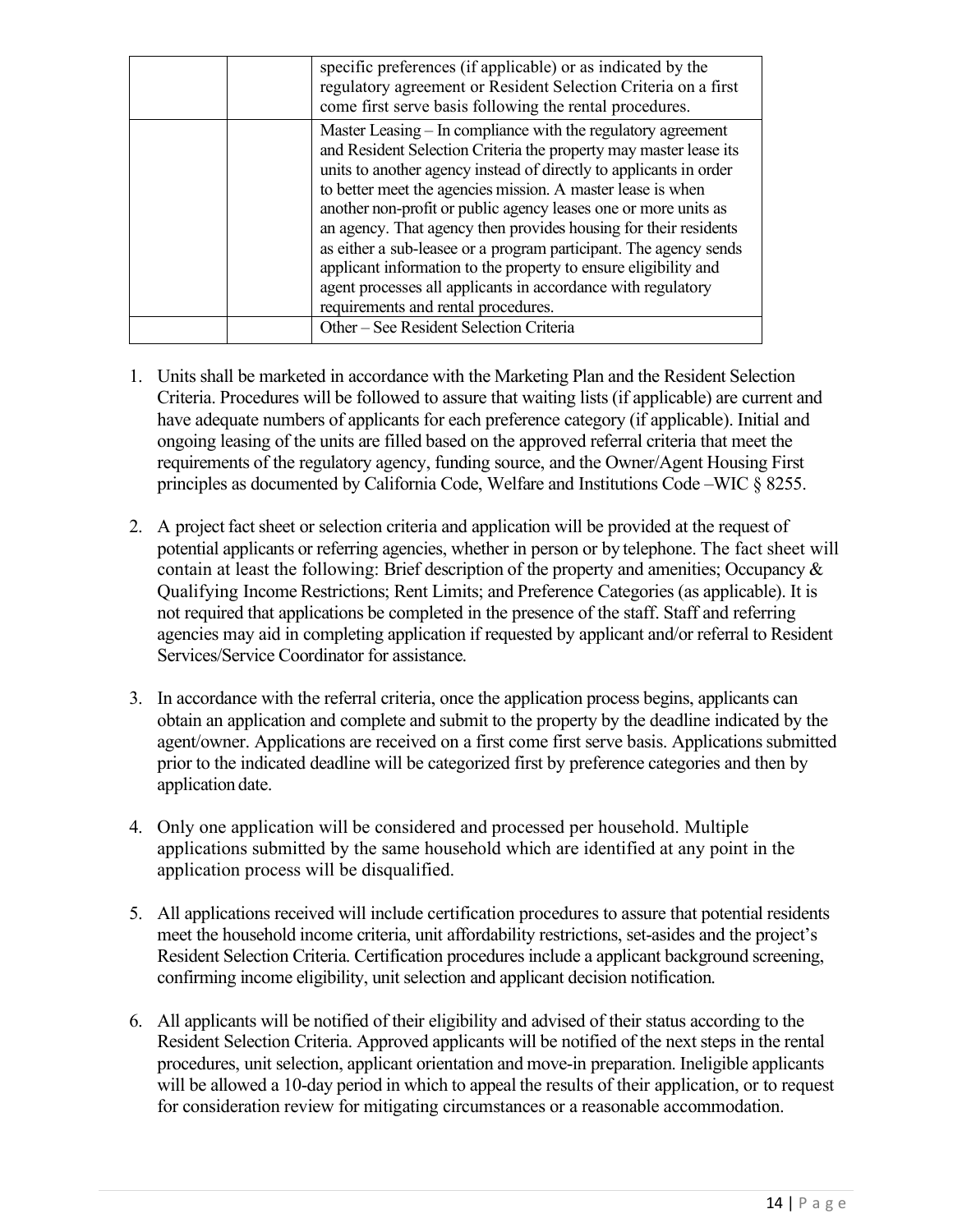### <span id="page-14-0"></span>**F. Resident Selection Process**

Selection of residents will follow the Resident Selection Criteria based on the following Housing First practices below and those considered in the California Welfare and Institutions Code - WIC § 8255 and will include the applicant completing an application, background screening and, income/asset verifications as required by the affordability restrictions and/or regulatory requirements:

- Each applicant will be evaluated individually;
- Alternative forms of verification and additional information by the applicant will be allowed at any time during the process;
- Reasonable accommodations or modification requests are encouraged at any time during the process;
- Management and Services will review and consider self-disclosed descriptions of negative background screening and any mitigating circumstances that were present at the time through Requests for Consideration (issues resulting from unique life or extenuating circumstance) and/or Accommodation (issues resulting from a disability) for negative background screenings;
- Requests for Consideration and for Accommodation/Modification are included in the rental application;
- Poor credit scores or negative credit are not grounds for denial of application;
- Evictions, lack of landlord references, resident history and/or lack of housing readiness or move-in readiness are not grounds for denial of application;
- The lack of housing readiness or move-in preparation are not grounds for denial of application;
- Criminal convictions for misdemeanors and felonies related to drug usage are not grounds for denial of application; and
- In accordance with Harm Reduction practices, negative consequences in the background screening associated with drug use, use of substances or completion of treatment or a participation in treatment services are not grounds for denial of application.

# <span id="page-14-1"></span>**G. Rejection & Appeal Procedures**

Applicants may be rejected for any of the following reasons:

- Failure to present all adult members of the applicant's household at the full interview to determine eligibility, finalize certification paperwork and/or signing of lease documents;
- Falsification of any information on the application;
- An applicant whose eligibility income exceeds the maximum allowed by program regulations;
- An applicant who does not meet the minimum income requirements except when the unit is subsidized with rental assistance;
- An applicant who does not meet the preference requirements as specified by program regulations;
- An applicant whose household composition does not meet the established occupancy standards or household characteristics that are not appropriate for the specific type of unit available at the time;
- An applicant's inability to get utilities in their name;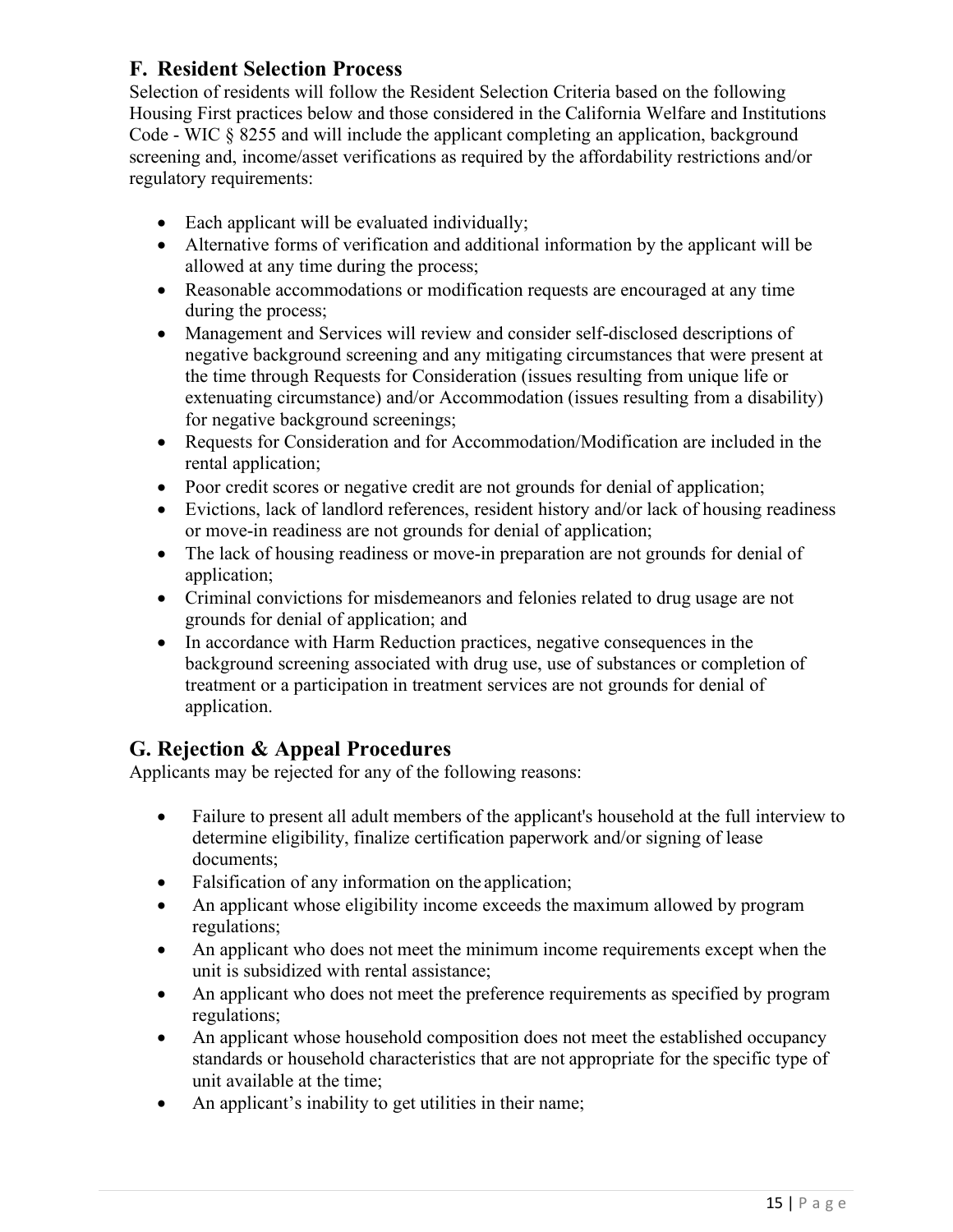- Specific criminal felony convictions prohibited by funding sources or program regulations (i.e., PC 290 Registrant Requirements);
- Criminal felony convictions within the last 7 years for the manufacturing or sale of a controlled substance, arson, homicide and other violent crimes that would adversely affect the health, safety, or welfare of other residents, guests, staff, and/or the property;
- Specific verifiable information provided during the applicant process that suggests the applicant poses a threat to the health, safety, or welfare of other residents, guests, staff, and/or the property;
- Failure to update application for the Waitlist within specified time when notified;
- Declines a unit offer 3 times after being contacted; or
- Other good cause: including, but not limited to, failure to meet any of the Resident Selection Criteria.

Written notice will be sent advising applicants of a denial and the reason for the denial. All applicants will be advised that they may appeal the decision of their application and be given a deadline in which to do so. The notice will include their right to request reasonable accommodation for a disability or a request for consideration of mitigating circumstances.

#### <span id="page-15-0"></span>**H. Waitlist Procedures**

The Owner/Agent keeps its commitment to fair housing practices by following consistent waitlist procedures in order to ensure the fair and even treatment of all applicants. The initial waitlist will be determined by date and time of application and/or a lottery, as directed by the funding source or referral criteria. Applicants are to be placed on the waitlist in the order the applications are received. All applicants selected from the waitlist will be processed in accordance with owner/agent rental procedures that reflect the properties Resident Selection Criteria.

- i. WAITLIST MANAGERS: Some properties may maintain a separate site-based waitlist in accordance with the property-specific Resident Selection Criteria managed by the agent/owner. Properties with Direct 1:1 Referral Sources will not have a site-based waitlist and will receive applicants directly from the referral sources waitlist system prioritizing applicants based on their identified criteria as the vacancy occurs. Properties that have Master Lease units will receive referrals directly from the master lease agency that prioritizes applicants based on their identified criteria as a vacancy occurs with the master lease unit.
- ii. SITE-BASED WAITLIST SIZE: Site-based waitlists should have approximately 5 times more preliminarily qualified applicants than the anticipated number of vacancies of each unit type for a six- month period. Unit types include different bedroom size, income category or other occupancy restriction or target (e.g. if a unit is targeted for physically or mentally disabled).
- iii. EXHAUSTING A SITE-BASED WAITLIST: Waitlist Managers must exhaust the entire waitlist to fill a vacancy before advertising for new applicants (this includes posting availability on the internet or in any publication). If the Manager has gone through the entire waitlist without finding a prospective Resident, they may advertise for the immediate vacancy, if the waitlist is currently open. If the waitlist was previously closed, the Manager must go through the steps of opening the list at the same time as advertising for the immediate vacancy with upper management approval.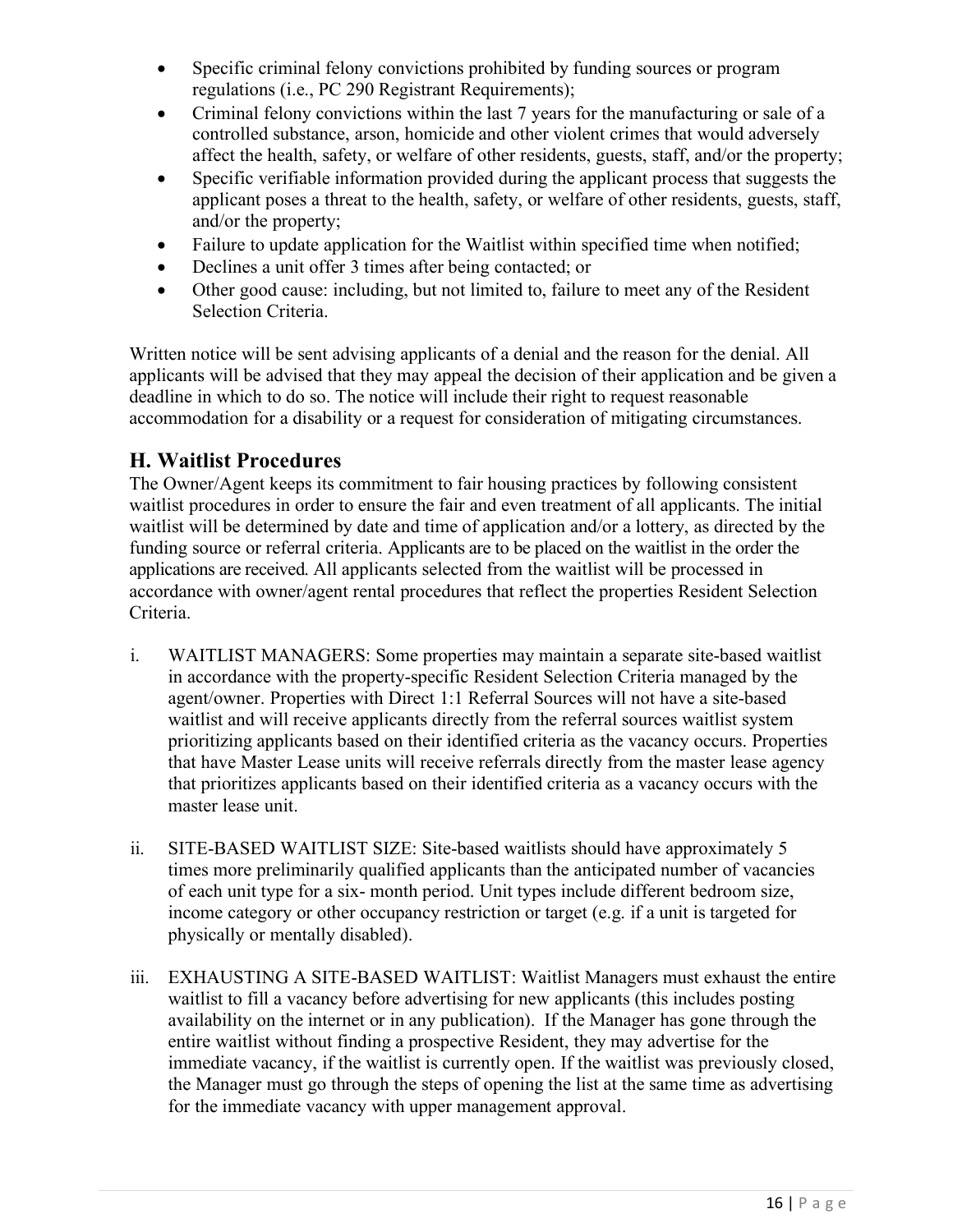iv. CLOSING A SITE-BASED WAITLIST. When the list of applicants exceeds the number of applicants needed to fill anticipated vacancies for the upcoming six months in each designated income category and unit size, the waitlist may be closed. Upper management approval is required to make the final decision to close a waitlist. The waitlist may be closed for an entire property or only for a unit size or income level.

#### v. REMOVING APPLICANTS FROM THE SITE-BASED WAITLIST.

- a. Applicant cannot be contacted. If a Waitlist Manager has been unsuccessful in contacting an applicant by phone and has followed up by sending a letter, and the letter is returned as undeliverable or there has been no response to the letter within 10 days, the applicant will be moved to the inactivewaitlist.
- b. Purging. Waitlist Managers are to carry out the process of purging/updating the applications on the existing waitlist at least twice a year, every six months. This is to ensure that the list is still accurate. Purging consists of sending letters to all the applicants on the existing waiting list and asking them to update their information and their continued interest. The letter must inform applicants that their names will be taken off the active list within a certain time frame, usually 10 calendar days, if they do not respond. If, after purging the waitlist, the waitlist does not have the minimum number of required applications, the Manager should open the list for new applications.
- c. Missed appointment or declined unit. When an applicant misses a scheduled showing/interview or declines to accept an available unit for any reason, the Manager verbally communicates to the applicant that they only get three total misses/declines before they are moved to the inactive waitlist. A written letter will be sent if verbal communication is unsuccessful. Each miss/decline shall be recorded and tracked in the waitlist. The third  $(3<sup>rd</sup>)$  time an applicant declines an available unit or misses an appointment; they will receive a written notice that informs them that they are being moved to the inactive waitlist. If they wish to reapply, and the waitlist is currently open, they may reapply, but they will be at the bottom of the waitlist.If there are three units currently available and an applicant declines all three of the units for any reason, the applicant shall be moved to the inactivewaitlist.
- d. An applicant may request to remain on the waiting list to be reconsidered at a future time. All under-income applicants requesting to remain on the waiting list will be placed at the bottom of the waiting list.
- vi. OPENING A SITE-BASED WAITLIST. Before opening the waitlist, Waitlist Managers are to prepare an application packet, which consists of an application form, a brief description of the property, rent amounts, eligibility information (updated income minimum and maximum requirements). An informational flyer is created and distributed to local newspapers and publications serving the area, Public agencies, Social Service agencies and local community groups. The flyer will indicate information about the property, and about the specific locations and distribution sites where an application can be obtained. If the waitlist is open and has been depleted and the Waitlist Manager anticipates immediate vacancies, upper management may approve additional advertising in newspapers, circulars, Craigslist, or other internet listings.

# <span id="page-16-0"></span>**5. Resident Eligibility, Initial Certifications & Recertifications**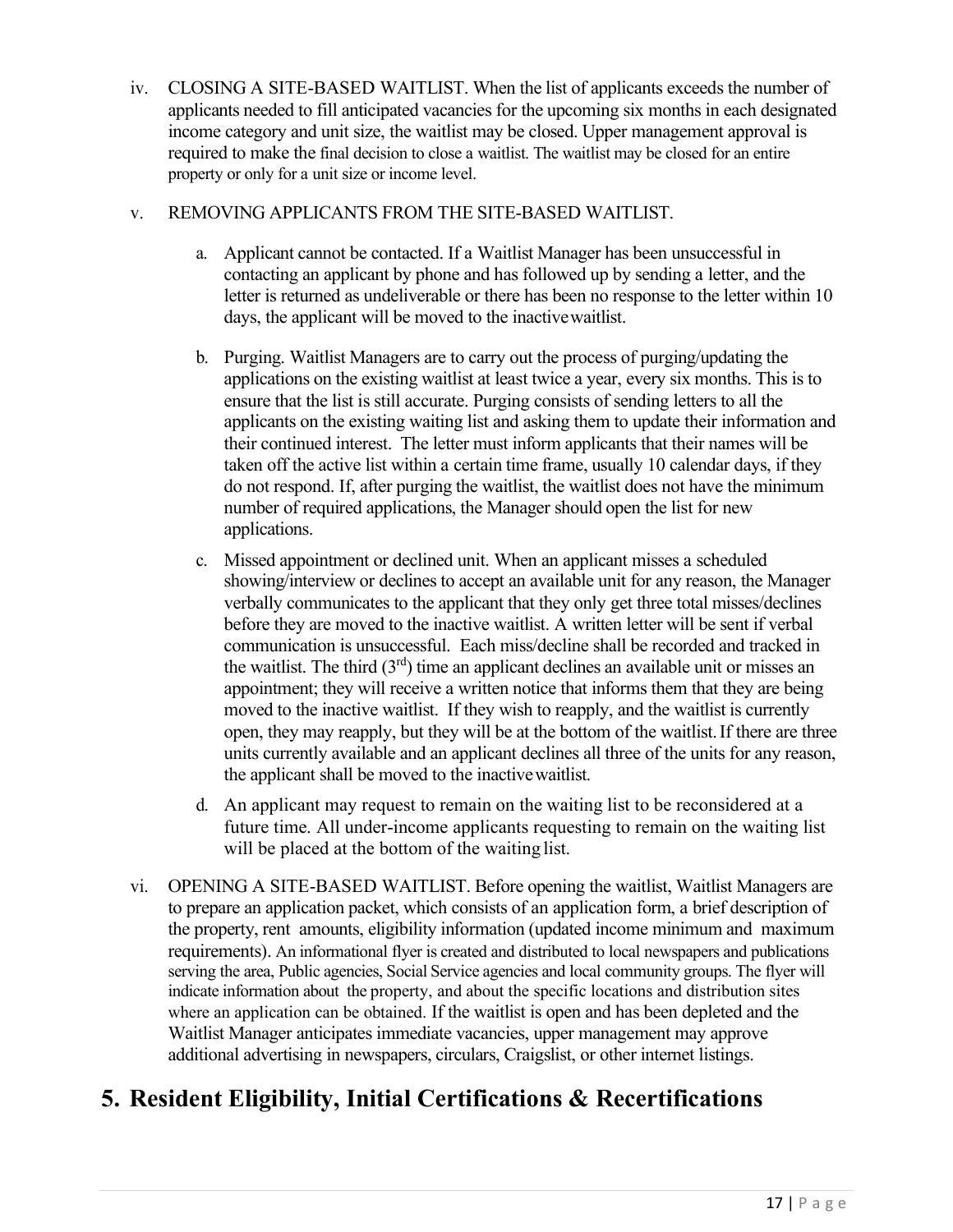The Property Manager determines eligibility of applicants subject to the review and assistance of the Property & Assets Supervisor in accordance with the regulatory requirements and/or Resident Selection Criteria. The Property Manager is also responsible for acquiring necessary documentation, establishing and maintaining a file for each resident, and distributing required forms to the Agency and the central office. The same responsibilities apply to recertification when indicated.

The initial screening of applicants is conducted using an application form to determine if the household meets minimum eligibility criteria (background check, income limit, occupancy standards, homelessness, disability or special needs as applicable) and must be income eligible for units subject to any regulatory requirements. As required per the regulatory requirements and Resident Selection Criteria, determining income eligibility may require third-party verification of all income and assets. All applicable income limits or restrictions will be made available to the public upon request and/or in accordance with any and all regulatory requirements.

Abode/Allied/HIP uses a web-based resident screening service to check credit history, eviction records, and criminal background for every adult.

Applicants must show demonstrated ability to meet all monthly financial obligations and pay the asking rent. Allied Housing/HIP requires a rent-to-income ratio of 1:1.6 for a household on fixed income, and 1:2.0 for households with non-fixed income.

#### <span id="page-17-0"></span>**A. Income Limits**

The income limits applicable to subject property are the more restrictive or lower income limits of any of the regulatory agreements. The site-specific Resident Selection Criteria will apply the income and rent restrictions for the property. Therefore, the income and rent limits in force are based on the various regulatory agreements and agencies for the subject property.

### <span id="page-17-1"></span>**B. Occupancy Standards**

| <b>Unit Size</b>      | <b>Minimum</b> | <b>Maximum</b> |
|-----------------------|----------------|----------------|
| <b>Shared Housing</b> |                |                |
| <b>SRO</b>            |                |                |
| Studio                |                |                |
| 1 Bedroom             |                |                |
| 2 Bedroom             |                |                |
| 3 Bedroom             |                |                |
| 4 Bedroom             |                |                |

All other size properties will follow the two people per bedroom plus one calculation. Size of the unit assigned will be based on the family size and needs. The household size will be determined and listed in the site-specific Resident Selection Criteria before rent up. The policy used to count an unborn child in qualifying for a larger unit is as determined by Fair Housing Law. Information concerning the pregnancy must be given voluntarily to management prior to counting the unborn child.

If a household becomes "under-utilized", i.e. consists of too few people for the unit, the household will be required to move to the next-available appropriately sized unit. If the household is "over-utilized" (over-crowded), i.e. consists of too many people for the unit, the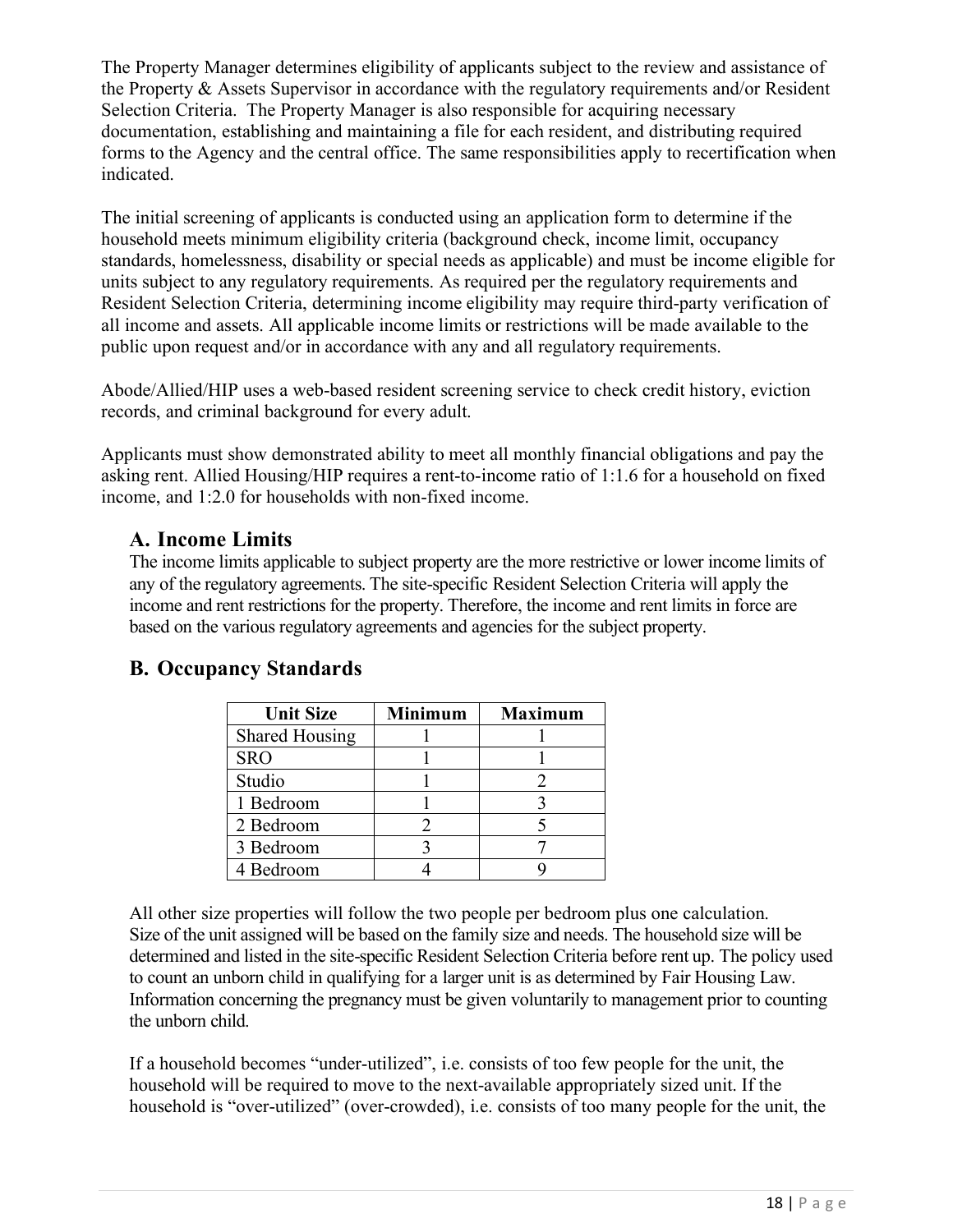household will be required to move to the next available appropriate-sized unit. In extreme circumstances (e.g. 1 person in a 3-bedroom unit with no 1 or 2-bedroom units in the project; or 9 people in a 2-bedroom unit with no 3-bedroom units in the project), the household may be required to leave the Property. Management and Services will work with the residents in these cases to help them find appropriate housing.

### <span id="page-18-0"></span>**C. Interview, Orientation, Income Certification & Recertification Resident Interview, Initial Certification & Orientation**

All prospective residents who pass the initial screening will be required to attend an interview and orientation with the Property Manager and/or Resident Service Coordinator. It is recommended that external case managers accompany prospective residents to the orientation (if applicable).

Resident/Applicant orientation will include:

- Written orientation materials including general information about the project, resident services offered, community resources, project emergency procedures and neighborhood services and amenities;
- Tour of the site and viewing of different vacant unit types (if made ready and available) for unit selection;
- A thorough review of the House Rules and Regulations and the provisions of the lease agreement and addendums; and
- A thorough review of the move-in preparation procedures.

At the time of the interview, all adult members of the family must be in attendance. It is highly preferred that all case managers, if applicable, are present with each prospective resident. The initial screening is completed at the application phase and the interview will include procedures in determining eligibility based on income and family composition. Vital documents such as valid photo identification is requested to document eligibility. During the interview, the Property Manager will clarify any information provided by the applicant household and answer questions regarding admission procedures.

At the interview the following steps will be initiated to determine initial eligibility:

- Each applicant will complete signed release of information for third party verification of income/assets and references;
- The following checks will be made from the release:
	- o Verification of Preference (if applicable)
	- o Verification of Homelessness (if applicable)
	- o Verification of Disability (if applicable)
	- o Verification of Income
	- o Verification of Assets
	- o Verification of Student Status (if applicable site specific)
	- o Criminal and Credit Background Check
- Written notice will be sent advising applicants of their final eligibility status and offering them an opportunity to request reconsideration, if rejected.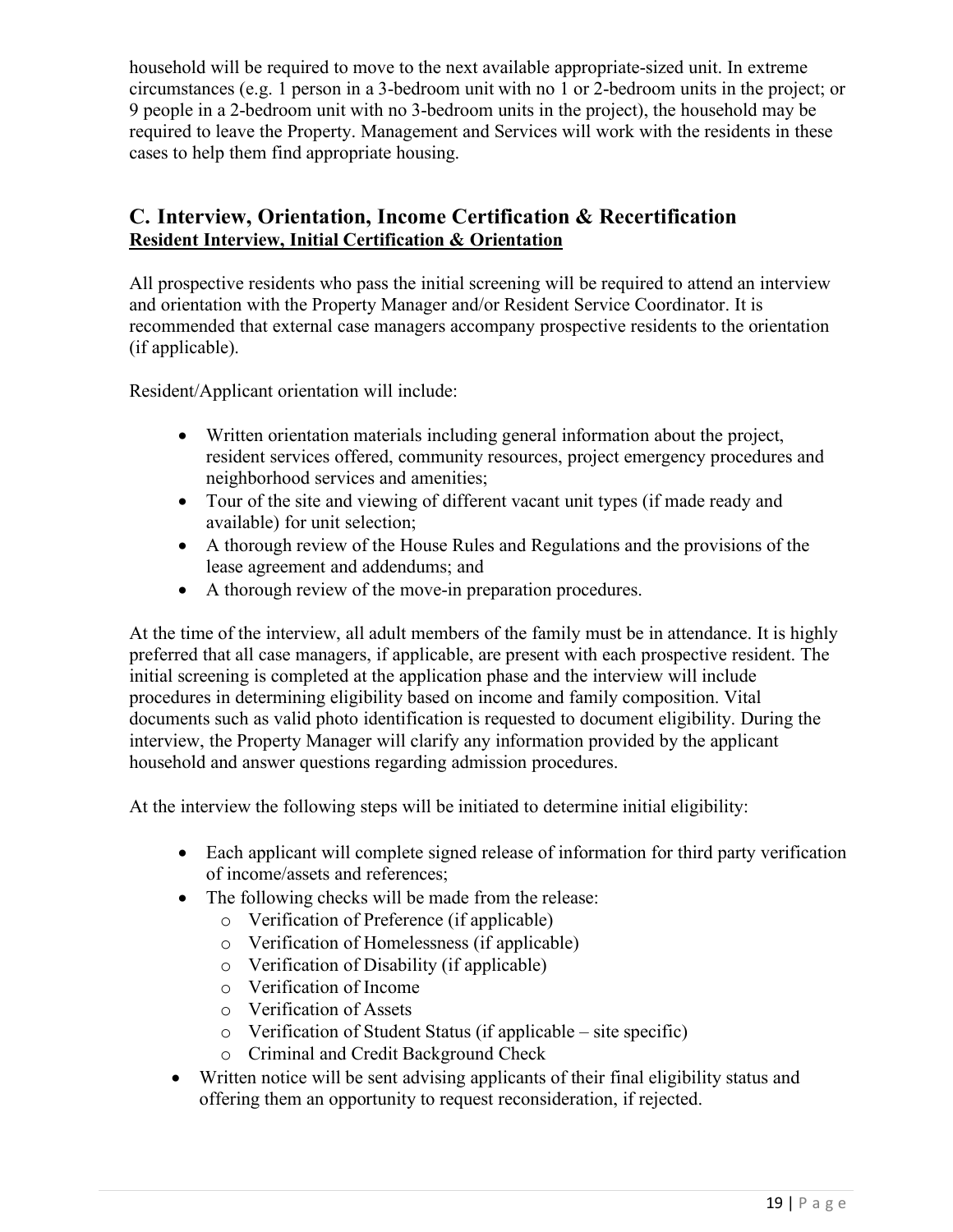#### **Annual Recertification**

Local, state, and federal affordable or subsidy projects may require the resident's income be recertified annually (within 12 months of the move-in or anniversary date). The annual recertification requires the household complete a new income certification form, which all adults must sign. The annual recertification only includes the verification of income, assets and student status (if applicable) during this time. In the event the household fails to recertify, the appropriate actions are taken to terminate the tenancy of the resident.

The Property Manager will recertify residents according to the following procedure:

- Recertification process will begin 120 days prior to the resident's move-in anniversary date.
- 120 days prior: Resident Notified of Recertification
- 90 days prior: Resident Interview & Release Signed for Income/Assets
- 60 days prior: Review Verified Income/Assets
- 30 days prior: Income Certification Form Signed

If, at the time of recertification, a household's income exceeds the limit designated for the unit, and to the extent a rent increase for the household is permitted by statutes and regulations governing the regulatory agreement for the project, the Agent:

- Shall re-designate the unit to a unit at the higher AMI level (if applicable);
- Shall increase the maximum rent to the level applicable to the units at the higher income level; and
- Shall designate the next available comparable unit as a unit at the income level originally applicable to the household until the unit mix required by the program regulatory agreement is achieved. A unit shall be deemed "comparable" if it has the same number of bedrooms as the original unit.

### <span id="page-19-0"></span>**D. Live-in Attendant**

If a resident requires the services of a live-in aide attendant, the property occupancy standards shall still apply. Prior approval of the live-in attendant is required by management. The Property Manager will verify the need for the live-in aide by complying with Section 504 of the Rehabilitation Act of 1973, Reasonable Accommodation process. A qualified professional shall document the need for a live-in aide attendant for a person who resides with one or more elderly persons, near elderly persons, or persons with disabilities, and who:

- a) Is determined to be essential to the care and well-being of the person(s);
- b) Is not obligated for the support of the person(s);and
- c) Would not be living in the unit except to provide the necessary supportiveservices.

While a relative may be considered to be a live-in aide/attendant, they must meet all of the above requirements. The live-in aide qualifies for occupancy only as long as the individual needing supportive services requires the aide's services and remains a Resident, and may not qualify for continued occupancy as a remaining family member. The Project will deny occupancy of the unit to a live-in aide after the Resident, for whatever reason, is no longer living in the unit. The live-in aide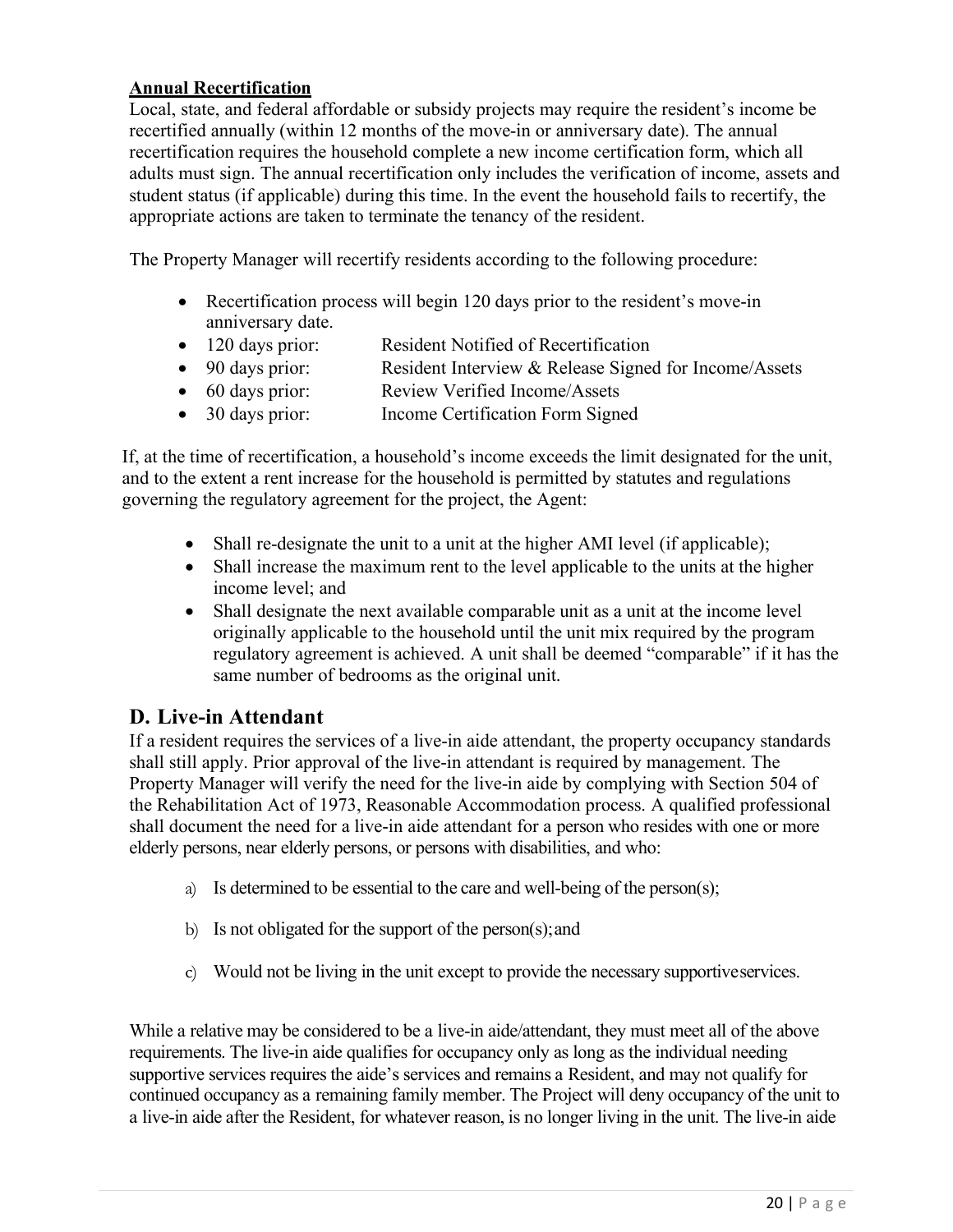must complete the proper forms, provide Photo ID, a copy of their Social Security card. The live-in aide must pass the same criminal background check as the resident is required to pass and must sign both the House Rules and Live-In Aide Attendant agreement. Any income received by the live-in aide attendant shall not be considered in evaluating the rent to be charged to the household. Properties with project-based vouchers are required to obtain live-in aide approval from the housing authority prior to move-in.

# <span id="page-20-0"></span>**6. Rent Collection Policies & Procedures**

Rent payments are properly entered to the computerized resident and income control records before deposit to a bank account dedicated exclusively to the project. It is general practice to make rent deposits daily.

# <span id="page-20-1"></span>**A. GeneralRentCollectionProcedures**

Between the date when the books are closed and the beginning of the following month all Site staff charged with rent collection responsibilities will prepare for the next month's rent collection. It is the responsibility of the Property Manager to keep all financial records up to date and to inform the Property & Asset Supervisor of the status of rent collections (or any individual resident's status) at any time.

Property Managers shall review the site's copies of any Payment Plans entered into in the current month to be familiar with the amounts the Residents executing such Payment Plans will be required to pay in addition to rent in the coming month, as well as the duration of the Payment Plan, and shall prepare a brief email to the Supervisor summarizing the status of all active Payment Plans at the end of each month;

Rent shall be due on the first day of each month. Rents shall be paid by each resident or his/her representative by personal check, cashier's check, or money order. **No cash will be accepted**. Rents not paid at the close of the 5<sup>th</sup> fifth business day of the month shall be considered delinquent and the resident shall receive a letter/notice. Payment plans may be accepted and approved by the Property Manager. The Director of Property Management and the Property & Asset Supervisor will meet and set the rent increases or decreases pursuant to Program regulatory requirements. In no circumstance shall the rent for an assisted household exceed the maximum allowable resident portion of the rental payment authorized by the applicable annual rent and income limits. Residents are given a 30-day notice prior to implementing any rent increase.

Whenever a Resident pays less than the full amount owed, the partial payment shall be applied as follows:

- 1. Delinquent Rent  $(1<sup>st</sup>$  unless indicated on payment stub)
- 2. Current Rent
- 3. Outstanding charges; Resident damages, late fees, other Resident charges
- 4. Outstanding excess utility charges, if any;

A Payment Plan sets up a legally binding agreement between a delinquent Resident and the Owner under which the Resident agrees to pay current rent plus a fair amount each month toward delinquent rent until the delinquency is repaid in full. The Owner, for its part, agrees not to terminate the lease of the delinquent Resident for nonpayment unless the terms of the Payment Plan are broken by the Resident. When necessary, a default notice is given before eviction procedures are initiated. An attorney will be used for evictions. A collections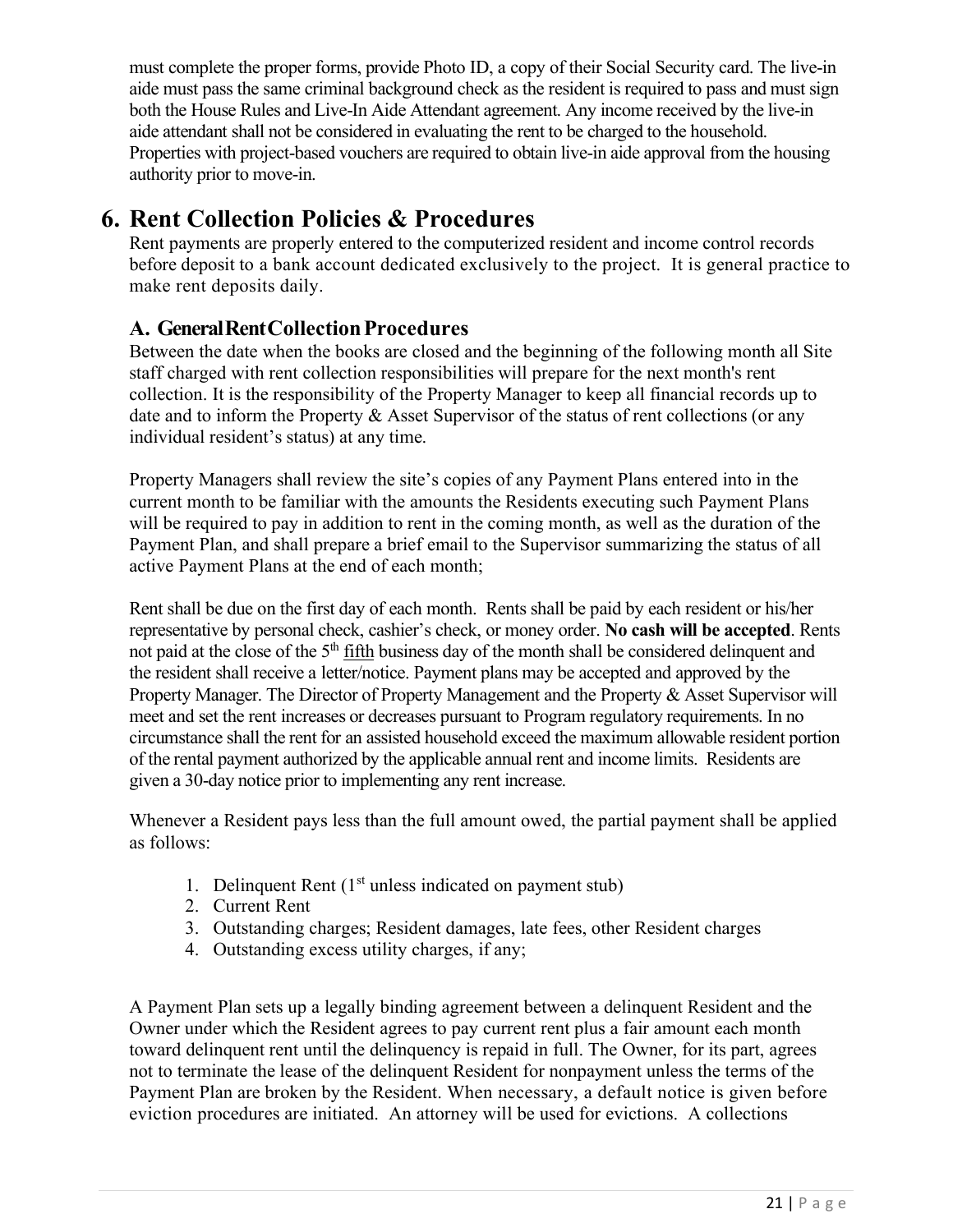<span id="page-21-0"></span>procedure is implemented by the Property Manager.

# **B. Late Fees**

A service fee will be charged to the resident for returned checks, unless the reason is clearly not the fault of the resident. Should a resident's check bounce, payment by money order may be required. Continued late payment will result in lease termination.

# <span id="page-21-1"></span>**C. Abandoned Units**

If the rent on a unit has been unpaid for fourteen (14) consecutive days AND management believes that the Resident has abandoned the unit, site staff shall promptly send the household a Notice of Belief of Abandonment pursuant to Section 1951.2 and 1951.3 of the Civil Code. The Notice of Belief of Abandonment is delivered to the household informing them of notice expiration in two ways (with a copy to the file):

- 1. Personal Service 15 days after the notice was personally served on the resident; or
- 2. Mailing 18 days after the notice was sent by first class mail, postage prepaid to the last known address of the resident.

Site staff must void the Notice of Belief of Abandonment should the resident submit a written notice to the management office before the notice expires stating any of the following:

- 1. The resident's intent not to abandon the unit; AND
- 2. An address at which the resident may be served by certified mail in any action for Unlawful Detainer (eviction) proceedings.

Should the household fail to contact the site office within the notice expiration time period, the unit is considered abandoned and the resident's right to possess the unit is terminated. Abode also requires that additional measures are taken to ensure a unit is abandoned: if there are no signs of recent habitation, confirmation of no hospitalization or incarceration and no one seen entering or leaving the premises lately. If the unit is deemed abandoned, it should be secured promptly by the maintenance staff.

If personal belongings or personal property is left in the unit and is valued as:

- 1. Worth more than \$700. If the resident fails to reclaim the property, it will be sold at a public sale after published notice of the sale. They have the right to bid on the property at this sale. After the property is sold and the cost of storage, advertising and sale are deducted, the remaining money will be handed to the county. Resident's may claim the remaining money within one year after the county receives the money. [Calif. Civil Code §1988]
- 2. Worth less than \$700. This property is believed to be worth less than \$700. Therefore, it may be kept, sold or destroyed without further notice if you fail to reclaim it prior to expiration of this notice. [Calif. Civil Code §1988]

If a unit is abandoned by delinquent Residents, the site staff will make every effort to determine the total charges owed, including any repairs needed to the unit caused by the Resident's actions or negligence, and will submit a request to write off these amounts after 90 days.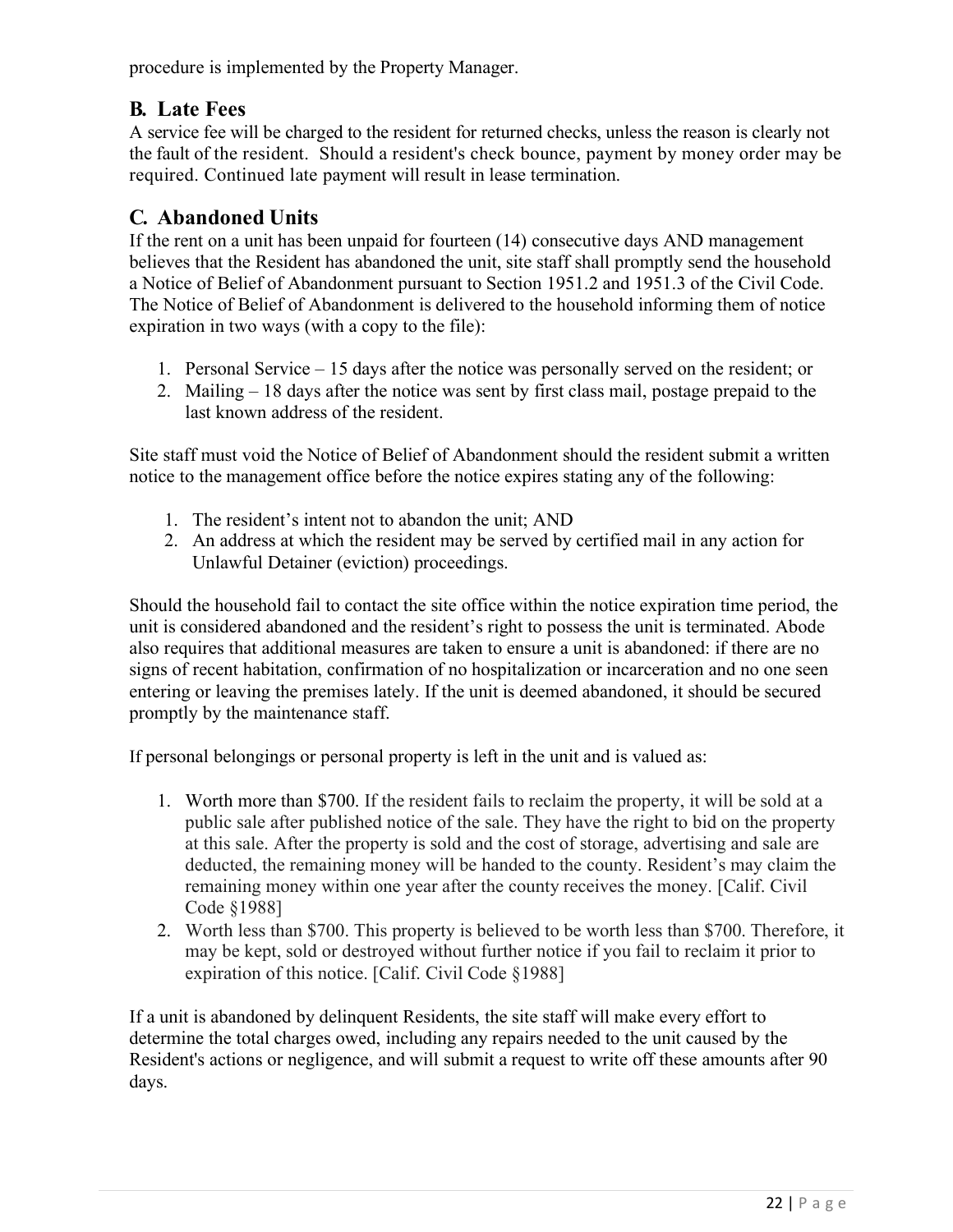#### <span id="page-22-0"></span>**D. Mutual Termination/Eviction Procedures**

All Resident eviction cases, regardless of cause, can vary widely in their execution and prosecution times. Most eviction cases are completed within 30 to 60 days of commencement; however, evictions for behavior and lease violation can extend between 45 to 90 days from commencement. All eviction cases must be approved by the Director of Property Management and Director of Resident Services prior to submission to an attorney. Evictions will take place as a last resort.

#### **Non-Payment of Rent**

Three-day notices are sent out on the 6th of the Month. Between the 10th and the 24th of the month, during a rent payment correction period, site staff will begin assembling preliminary eviction paperwork on residents that received three days notices. During this time period, site staff is authorized either to execute Payment Plans with Residents who request them, or to receive payments in full including the late fee. Copies of the 3-day notice are sent to the appropriate Service Coordinator on the same day they are given to the residents to assist the resident with finding a remedy to the delinquent account.

On the 25th of the month, after the expiration of the 3-day Notice Period, a mutual termination /eviction form will be forwarded to the Property & Asset Supervisor for every resident that has not either paid in full or signed a Payment Plan. The form will also have a place for Resident Services to comment on the Resident's engagement and what help they are pursuing. If the resident is actively engaged with the Service Coordinator and Service Staff are optimistic that an acceptable payment solution can be achieved, the termination of the lease may be allowed to be postponed for 30 additional days. If the resident has refused to engage with services or property management during the initial 2 week rent payment correction period or if the payment solution that was anticipated during the second month is not realized, the Director of Property Management will approve the mutual termination/eviction form and proceed with terminating the lease.

#### **Behavior or Nuisance**

All cases forwarded to the Property & Asset Supervisor for review of evictions involving a violation of the Lease require both Property Management and Resident Services have engaged or document outreach attempts with the resident through letters, reminders or written warning notices, interventions or behavior agreements of policies in place at the property. All efforts of both Property Management and Resident Services working with the resident must be thoroughly exhausted prior to commencement of eviction.

Residents shall receive written notice of minor infractions of the Lease and House Rules. The initial notice shall advise residents of such infractions and violations of the Lease and/or House rules and upon issuance of the third warning notice for the same violation without resident engagement, management will issue a 30-day notice of Intent to Terminate Tenancy.

#### **Mutual Termination**

All residents will be offered a mutual termination agreement that includes a written agreement for the resident to pay all past rent and any damages to the unit and surrender the premises so that an eviction can be avoided. The mutual termination date shall be within two (2) weeks of the mutual termination/eviction notice given to the resident. If the resident fails to vacate by the specified mutual termination date, the resident's file will be sent to the attorney for eviction.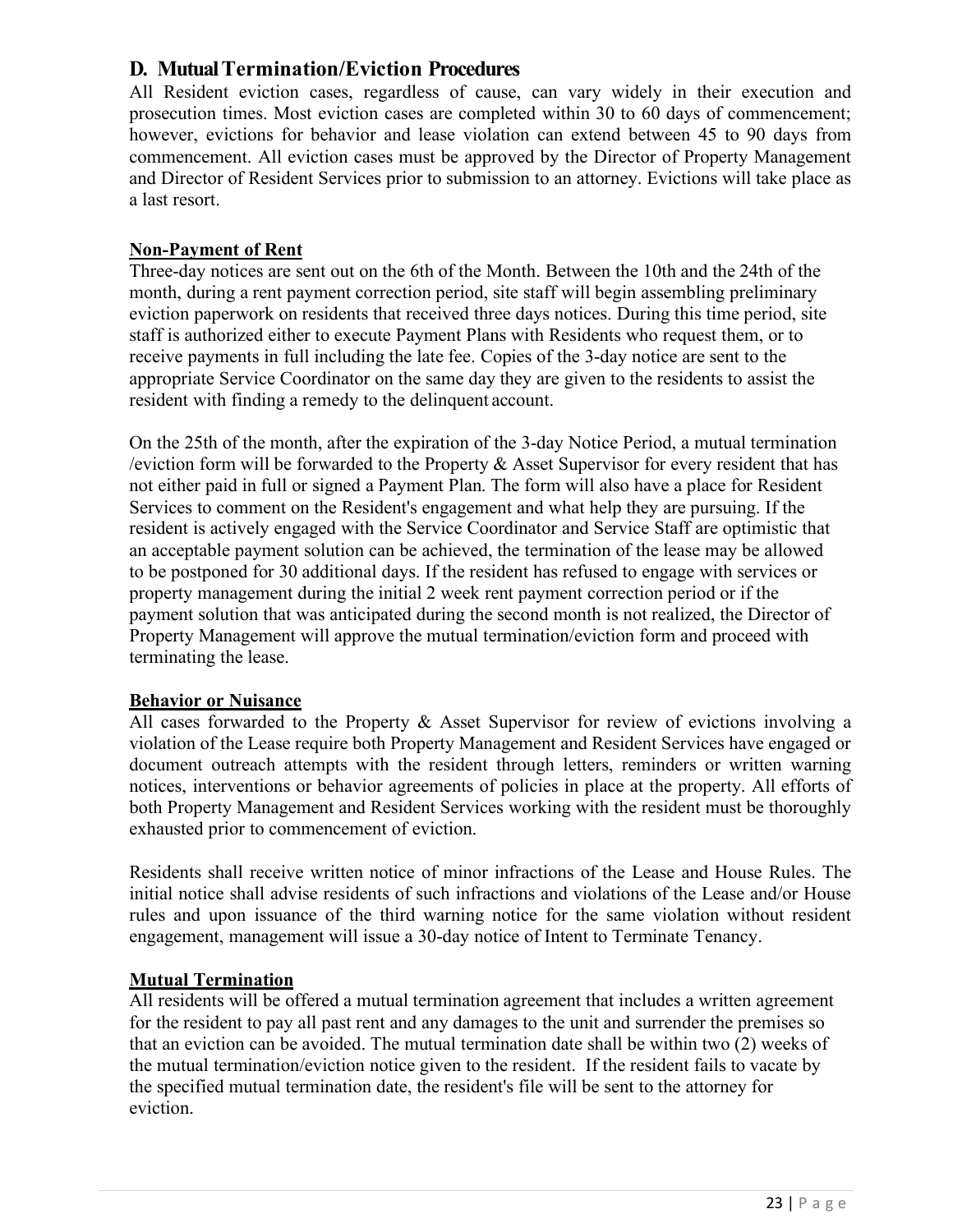Once legal action has been initiated, management will not accept rent payments from the resident. At this point, the tenancy may be reinstated only under the following conditions:

- a. Approval by the Director of Property Management;
- b. Payment by the resident of all past due rent and fees incurred to date;
- c. Execution of a satisfactory "Stipulated Agreement" executed by both the Management Agency and the Resident to allow a court monitored period to repay the outstanding rent and other sums in addition to future rent within six months;
- d. Execution of a satisfactory "Stipulated Agreement" executed by both the Management Agency and the Resident to allow a court monitored period to correct the behaviors as noted in the lease violation.

### <span id="page-23-0"></span>**E. Procedures for Appeal, Grievance & Eviction**

The project may initiate lease termination and eviction in the following situations.

Resident is in material violation of the lease, for example:

- non-payment of rent;
- repeated late payment of rent;
- non-payment of charges for repairs;
- damage to the premises;
- actions adversely affecting the health, safety or quiet enjoyment of residents and guests other documented violations of the lease or house rules of serious nature; or
- failure to certify income when requested, or intentionally providing false income information criminal activity.

Any notice of termination or eviction shall contain a statement of the facts constituting the cause for the termination or eviction and a statement of resident rights under the grievance and appeal procedure.

Should a resident have a complaint of any nature concerning her/his dwelling unit, other residents or other housing-related issues, the resident's grievance should be handled first by the Property Manager. If the complaint cannot be settled by the Property Manager, they will be referred to the Property Supervisor. If still not settled, higher-level staff of the Director of Property Management or other Executive Member will become involved in handling the grievance.

#### <span id="page-23-1"></span>**F. Security Deposit**

Residents shall be required to make a refundable security deposit in accordance with applicable state and local laws. The Security Deposit shall equal the amount of the total monthly rent and may be increased from time to time as the monthly rent is increased. If a Resident has a subsidy, the security deposit will be the contract rent on the lease, not just the Resident's portion of the rent. All security deposits shall be placed in an account separate from the Operating Account for the project.

When a resident gives notice to move-out of the unit, management will send the resident a Pre-Move Out Inspection Notice as required by California Law, AB 2330. The resident is given at least a 48-hour notice of pre-move out inspection date and time and it may not be scheduled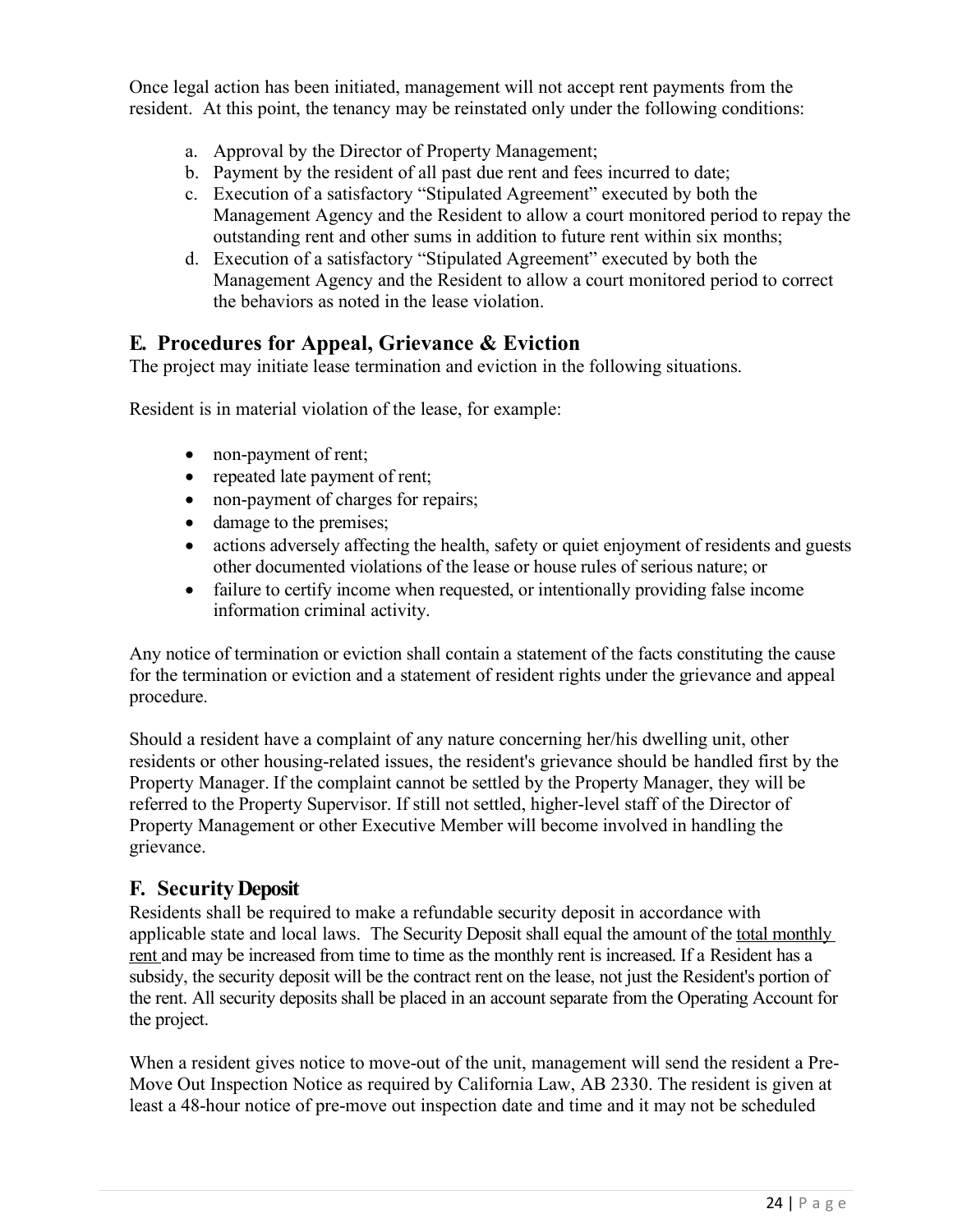earlier than two (2) weeks prior to the household's move out date. When a unit has been vacated, management will perform another move-out inspection to determine any damages to be corrected or cleaning necessary over and above normal wear and tear, which shall be charged against the security deposit. A resident may, but will not be required to, participate in this inspection. The move-out inspection form will be compared to the move-in inspection form to determine the extent of Resident caused damages.

Within 21 days from the date of move-out, a security deposit disposition form will be completed, indicating: 1) Security deposit on hand; 2) Amount of rent or unpaid charges owing as of the date of the move-out; 3) Amount of damage or cleaning charges to be assessed; 4) An itemized list of work and actual costs will be attached to the forms for repair, cleaning, or replacement of items above normal wear and tear. The balance of the security deposit, after deductions for outstanding rent, charges, cleaning and damages will be refunded to the Resident with this form and itemization of costs. Should the damages be in excess of the security deposit, management reserves the right to engage with collection services to collect for damages and rent and utility arrears.

### <span id="page-24-0"></span>**G. Vacancy Turnover**

Vacancy and rent losses will be recorded monthly in the rent rolls as well as the monthly financial report. Any amounts recovered will also be credited on the monthly rent rolls and the monthly financial statement.

# <span id="page-24-1"></span>**7. Financial and Recordkeeping Procedures**

Project accounts are maintained on a modified accrual basis, in accordance with generally accepted accounting practices.

### <span id="page-24-2"></span>**A. Collection and Recordingof Rents**

Rents will be collected by the management site staff. The rent will be recorded on the site's rent collection software which will generate a receipt for the resident ledger.

Rents are deposited in an account, separate from all other accounts and funds, with a bank whose deposits are insured by the Federal Deposit Insurance Corporation. This account will be placed in the name of the owner as the Project's Operating Account.

The Agent will have four separate bank accounts: Operating Account, Operating Reserve Account, Replacement Reserve Account and Security Deposit Account as required by the project regulatory agreement. The accounting department closely monitor the balances in all of the project accounts. Additionally, the Director of Property Management regularly reviews financial statements and bank balances or transfers against project requirements to ensure compliance.

### <span id="page-24-3"></span>**B. Reserve Deposits**

The accounting department shall make deposits into each project's operating reserve account at a rate of 2% per year, as cash flow allows or unless otherwise indicated in the project's regulatory agreement. The accounting department shall make replacement reserve deposits into each project's replacement reserve account in accordance with the budget approved by both the owner and the regulatory agreements, as cash flowallows. Funds from reserve accounts may only be transferred pursuant to the terms and approval contained within the project regulatory requirements.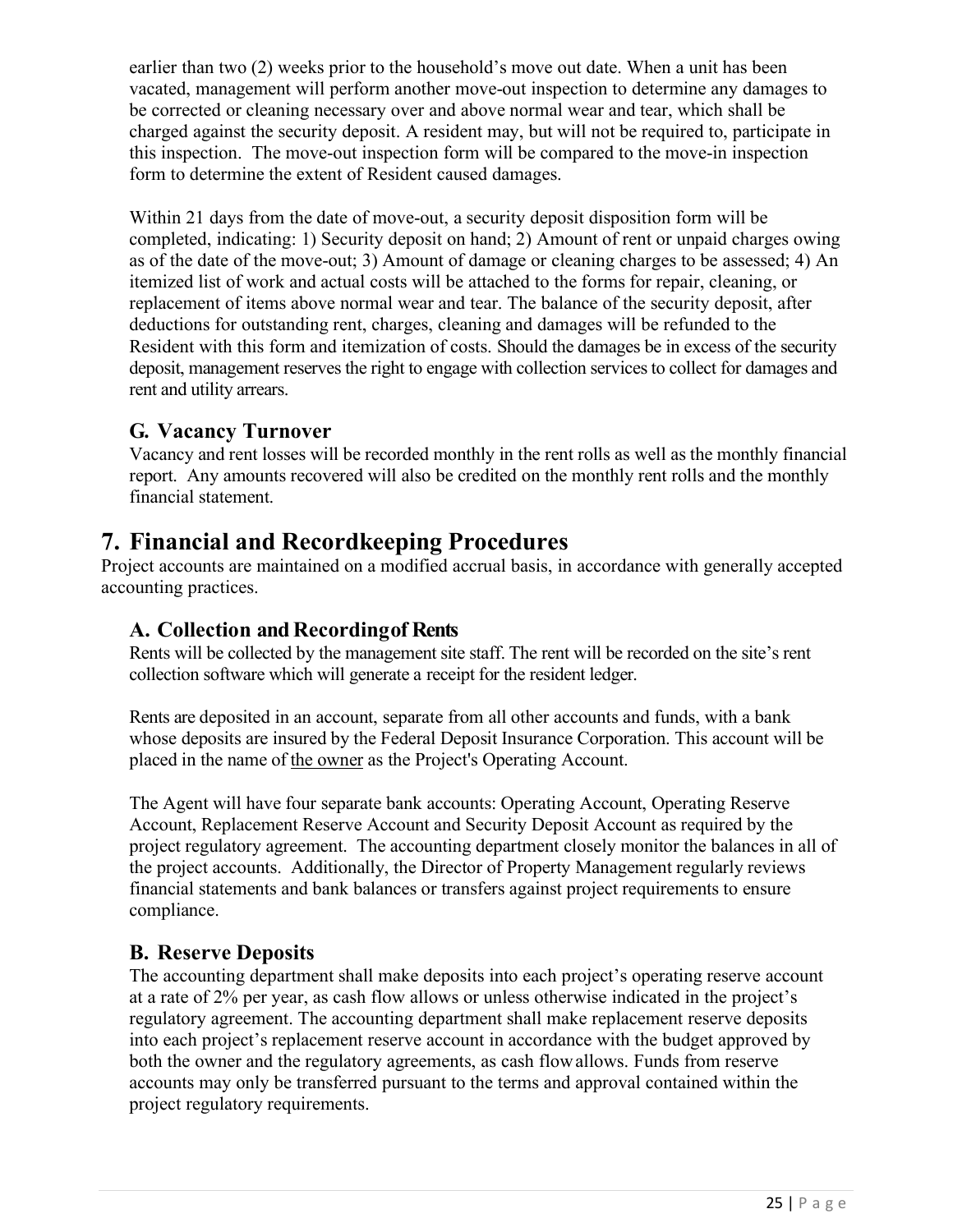### <span id="page-25-0"></span>**C. OperatingAccount**

All cash receipts except Security Deposits shall be deposited in the Operating Account which shall be used as the general business account for the project. The signatories on the account shall be not be part of the finance department and will in general be Director level staff and/or Board Members.

From the funds collected and deposited to the Operating Account, the Agent will make the following disbursements promptly when payable:

- o Reimbursement to Agent for payroll of the employees of the project including, but not limited to insurance premiums, Social Security payments, other payroll taxes and assessments payable to local, State, and Federal governments, and other benefits in connection with employment of such personnel;
- o All charges incurred in the operation of the project in connection with utilities, real estate taxes and assessments, and liability, pollution, fire and other hazard insurance;
- o Payments of required interest, principal, fees and charges, if any, on loans;
- o All sums due and payable under the terms of the Management Agreement as Agent's compensation;
- o All other expenses incurred to cover operating costs in accordance with the approved annual operating budget of the Project or as otherwise approved in advance by Owner;
- o The Operating Reserve and Replacement Reserve account will be established at the time of the first occupancy of the Project. This account will be established with a bank whose deposits are insured by the Federal Deposit Insurance Corporation and be separate from all other accounts and funds.

All project and Owner/Agent financial records are audited or reviewed by an independent certified public accounting firm as determined by Owner's requirements.

In no event will the Agent be required to use its own funds to pay the above disbursements. Management will advise the Owner immediately of any deficiency in funds.

### <span id="page-25-1"></span>**D. OtherBankAccounts & Security Deposit Account**

All Resident security deposits shall be kept in a separate account from the Operating Account. Each of the three agencies shall have at least one administration account that is separate from the properties operating account.

### <span id="page-25-2"></span>**E. Location of Records**

All financial records shall be kept in the accounting department of the agency, currently located at 4075 Papazian Way, Suite 203, Fremont, CA94538.

# <span id="page-25-3"></span>**8. Procedures for Maintenance, Repairs & Replacements**

A core responsibility of Abode Services is that repair needs of the Residents are attended to in a timely manner, efficiently and effectively. Timeliness is defined as: 72 hours for routine maintenance and 24 hours for emergency repairs. All Housing Quality Standards (HQS) will be closely adhered to and all work will be performed in accordance with all city and State regulations.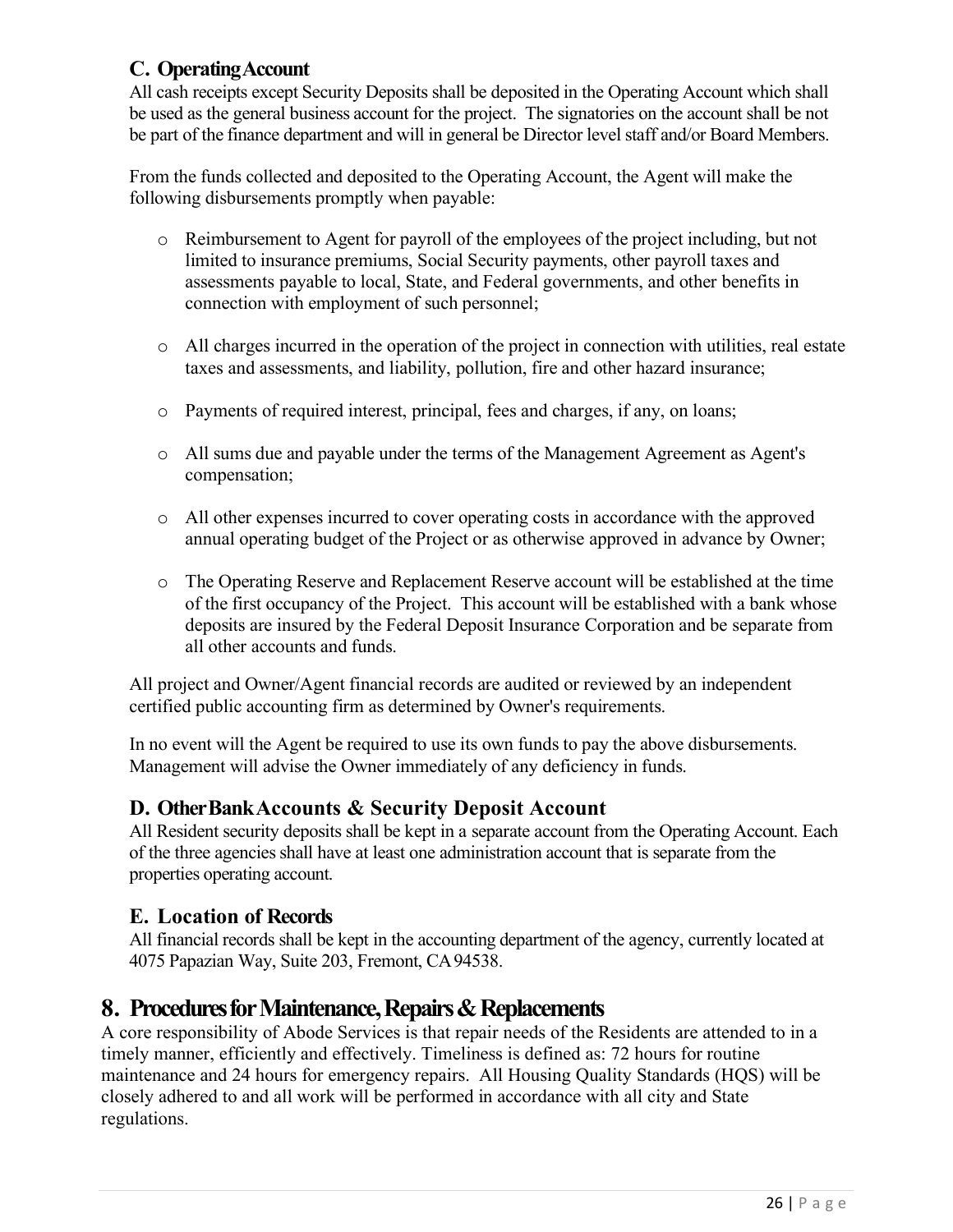Property Managers are responsible for the following:

- Follow up on any reported damage orrepair
- Follow up on any reported incidents occurring at unit
- Respond to Resident, landlord or service team requests
- Assess damage or repairs on site
- Place repair orders to Maintenance Staff or other vendors
- Review completed work
- Process check request and invoice if outside vendor
- Conducting annual unit and monthly property inspections
- Preventative Maintenance

### <span id="page-26-0"></span>**A. Inspections**

Inspections will be conducted during the move in/move out process. Monthly safety and pest management inspections will be conducted which include visual checks of mechanical equipment, maintenance rooms, fire equipment, unit and common area locations. Unit inspections will be conducted annually. If there are units that fail Annual Inspections due to Housekeeping Issues or Safety Hazards will be placed on a quarterly inspection schedule once they are brought up to compliance. Once the unit has been in compliance for 4 straight quarterly inspections, the unit will return to being inspected on an annual basis.

#### <span id="page-26-1"></span>**B. ProceduresforObtainingMaintenance Service**

Residents will be encouraged to report their repair needs to management. These can either come in written form from resident in the form of a work order form or can telephone the repair in and the request will be made by site staff. The work order will be entered into the Property Management software which records all repairs for each unit. Upon completion of the repairs the Maintenance Person will have a copy of the Maintenance Service Request and document all repairs made. This information will be updated into Yardi and will close out the request.

### <span id="page-26-2"></span>**C. MajorRepairs**

The expense to be incurred for any one item of maintenance, alteration, refurbishing, or repair shall not exceed the sum of \$1,000.00, unless such expense is specifically authorized by the Property & Assets Supervisor. Interior Painting: Common areas will normally be repainted on a 5 to 7-year cycle or more often if required. Apartment interiors will normally be repainted on a 5-year cycle. We will use low VOC or zero VOC materials.

#### <span id="page-26-3"></span>**D. ServiceContractors**

Major maintenance or repair requests beyond the scope of maintenance staff will be contracted out to qualified vendors. Outside service contracts will include but not limited to: drapery cleaning, exterior painting, exterminating service, roof repair, landscaping and garbage and trash removal. Repair of boilers, heaters, elevators and electrical repairs shall be provided for under contract with appropriate service companies. The Property Manager will supervise maintenance staff and outside contractors. The Property & Asset Supervisor shall assign and prioritize workload. Contractors will be asked to use energy efficient, low VOC or zero VOC materials.

#### <span id="page-26-4"></span>**E. PreventativeMaintenance**

Structural and Common Area Elements: A comprehensive program of preventive maintenance will be established to insure regular periodic inspections of all mechanical equipment, roofs,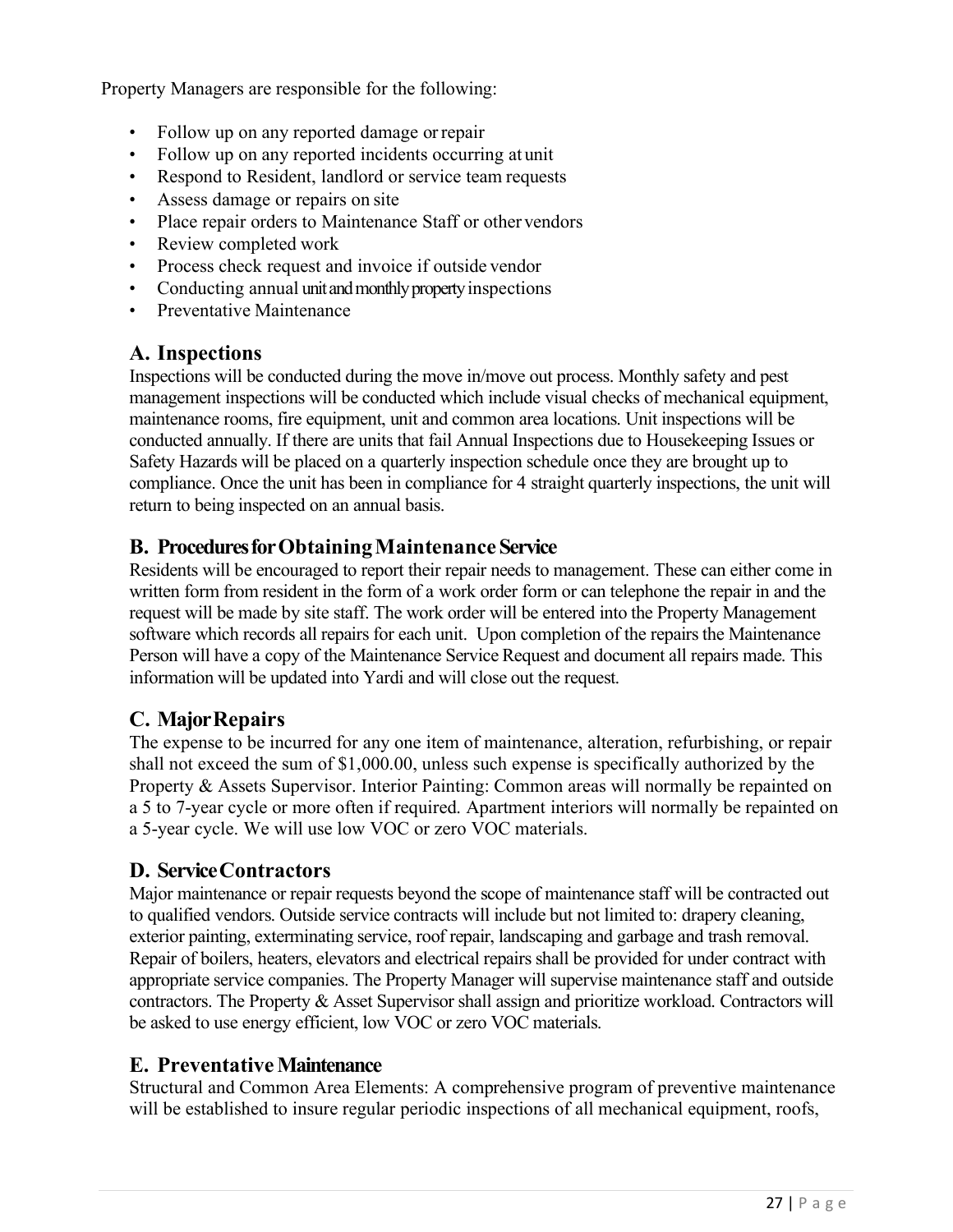exterior walls, rain gutters and down-spouts, paving and other elements as applicable. An appropriate schedule will be implemented for the cleaning, lubrication, adjustment, etc. of all such elements as applicable. For technical equipment such as elevators, boiler systems, fire alarm systems, etc. licensed specialty contractors will be retained to provide such preventive maintenance.

### <span id="page-27-0"></span>**F. Replacements**

Replacements: As part of the annual inspections, The Managing Agent shall determine the current condition of all furniture, fixtures, equipment, and visible building components. Based upon this analysis we shall prepare, in conjunction with future Operating Budgets, a suggested Schedule of Replacements for approval and funding by the Owner. We will always use Energy Star or other more efficient appliances.

# <span id="page-27-2"></span><span id="page-27-1"></span>**9. Resident & Management Relations**

### **A. Communication**

Communication is the key to compatible community living. The Property Manager and on-site staff are crucial in this regard. Their attitude must be friendly and cooperative, but positive, firm and fair in their enforcement of the project rules and regulations.

The Agent will keep residents advised, through newsletters, posted notices on bulletins, reminders and/or written warning notices, of policies in place at the project. Residents should participate in a move in orientation and will also receive copies of their Lease and House Rules. Management will work with residents and resident service staff to prevent repeated lease violations. Evictions will take place as a last resort or for egregious actions.

A meeting with the resident body occurs monthly at each property. It is a forum where all residents are invited. Facilitation and note taking for the meeting rotates between the Property Manager and the Services staff for the Property. Agendas for the Community Meeting must be posted in advance (usually several days) and minutes must be posted. Property Management and Services must be in attendance for the meeting.

# <span id="page-27-3"></span>**B. Grievance Procedure**

Should a resident have a complaint of any nature concerning her/his dwelling unit, other residents or other housing-related issues, the resident's grievance should be handled first by the Property Manager. If the complaint cannot be settled by the Property Manager, they will be referred to the Property and Assets Supervisor. If still not settled, higher-level staff of the Director of Property Management or other Executive Member will become involved in handling the grievance.

# <span id="page-27-4"></span>**C. Reasonable Accommodation or Modifications**

All persons shall be provided reasonable accommodations or reasonable modifications to the extent necessary to provide all persons with an opportunity to use and occupy the Property in a manner equal to that of other residents. An applicant or resident (or another person acting on behalf of the individual needing an accommodation) may request a reasonable accommodation or reasonable modification at any time, from the point of expressing interest in housing through the duration of tenancy. Although a specific form or format is not required to make a request, Agent highly encourages individuals to use a provided form to make a request for an accommodation or modification so that we can ensure we understand the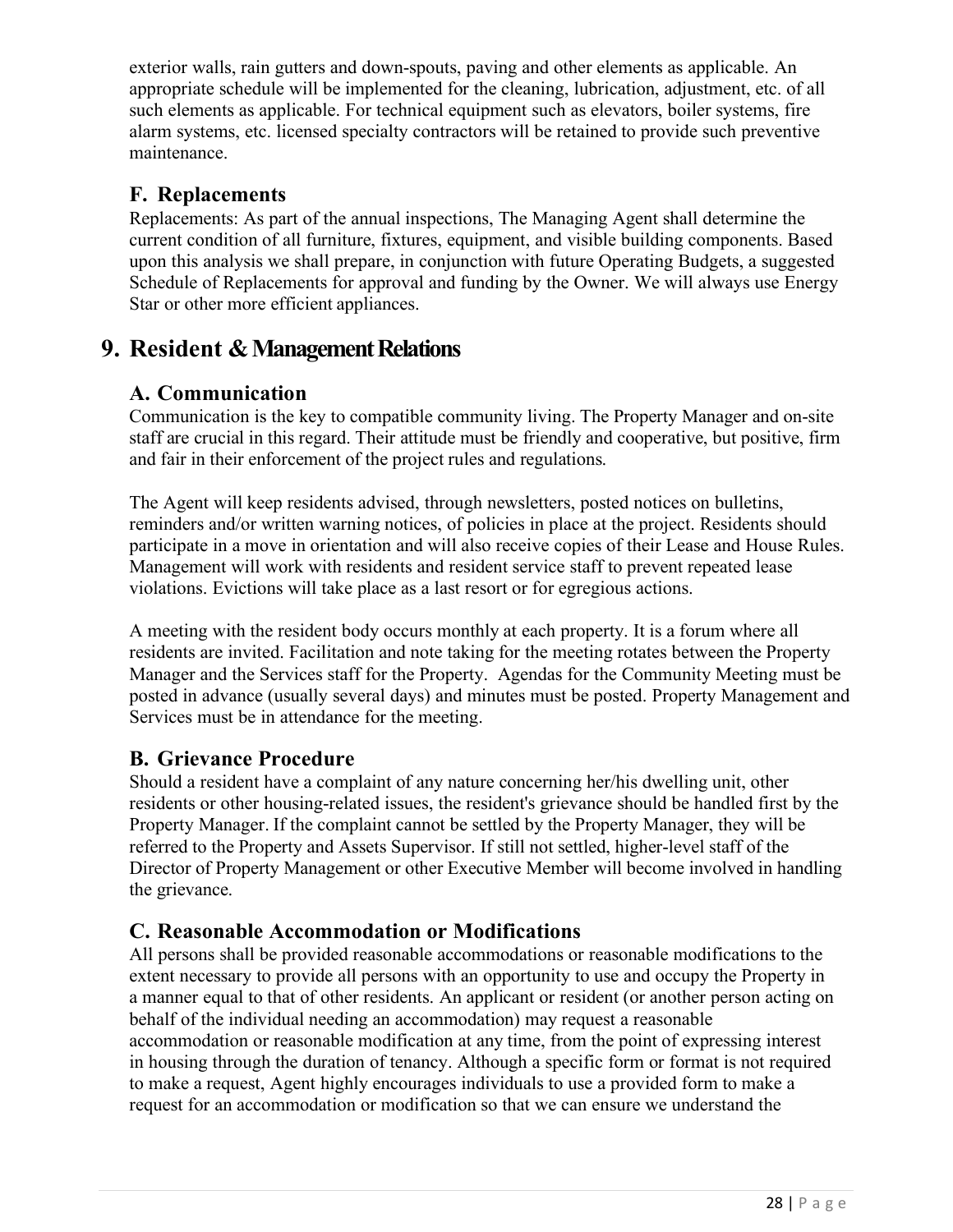request. If they require any assistance whatsoever in completing this form, staff are there to assist in the request. Services will also be available to support the resident in making the request either verbally or in writing.

The Agent will process requests to the extent possible. Regardless of whether or not the Request Form is completed, the Agent may request written verification that:

- the person making the request is disabled as defined by applicable law (if the disability is not obvious);
- describes the needed accommodation or modification; and
- shows the relationship between the person's disability and the need for the requested accommodation (if the relationship or nexus is not obvious).

Acceptable verification must come from a reliable third party that knows about the disability, which may include a doctor or other medical professional, a social service agency, counselor, case manager, social worker or similarly-situated third party. The Agent may contact the party providing the verification in order to seek only the information that is necessary to process the request including, but not limited to, verifying the information provided and discussing potential alternative accommodations or modifications which may also meet the need of the individual. During this process the agent will inform the applicant/resident if more information is needed or to have an interactive dialogue about other ways to meet the needs of the individual.

The Agent will make every effort to accommodate requests in a discreet and expedient manner. An initial response to requests for accommodations or modifications will be provided within fourteen 14 days of submission. A longer time may be required depending on the circumstances such as if bids are required for specific modifications or we are unable to obtain verifications if required. All accommodation requests and modification requests require approval by a 504 Compliance Officer or above. No request can be denied without review and approval by the 504 Compliance Officer.

#### <span id="page-28-0"></span>**D. Resident Services and Coordination Housing First**

The core philosophy of the Agent/Owner, Housing First; is a proven way to successfully rehouse formerly homeless individuals and families without preconditions of treatment or services. Our Housing Retention plan provides guidance, actions and interventions to property management and resident services staff for the early prevention of evictions, addressing lease violations consistently and highlights the role of collaborative, consistent integration and coordination with resident services.

#### **Harm Reduction**

The Owner/Agent and Resident Services staff will use a harm reduction lens to address behavioral issues that directly violate the lease. The onsite staff will communicate consistently to support and assist the resident in adhering to the lease and house rules in compliance with the housing retention plan. Tenancy will not be terminated for the use of illegal substances, however, behavior that violates the lease may be grounds for termination of tenancy, if the behavior persists or poses a danger to other residents, guests, staff, or the property. Services will immediately receive a copy of all lease violations or memos sent to residents as it relates to housing retention.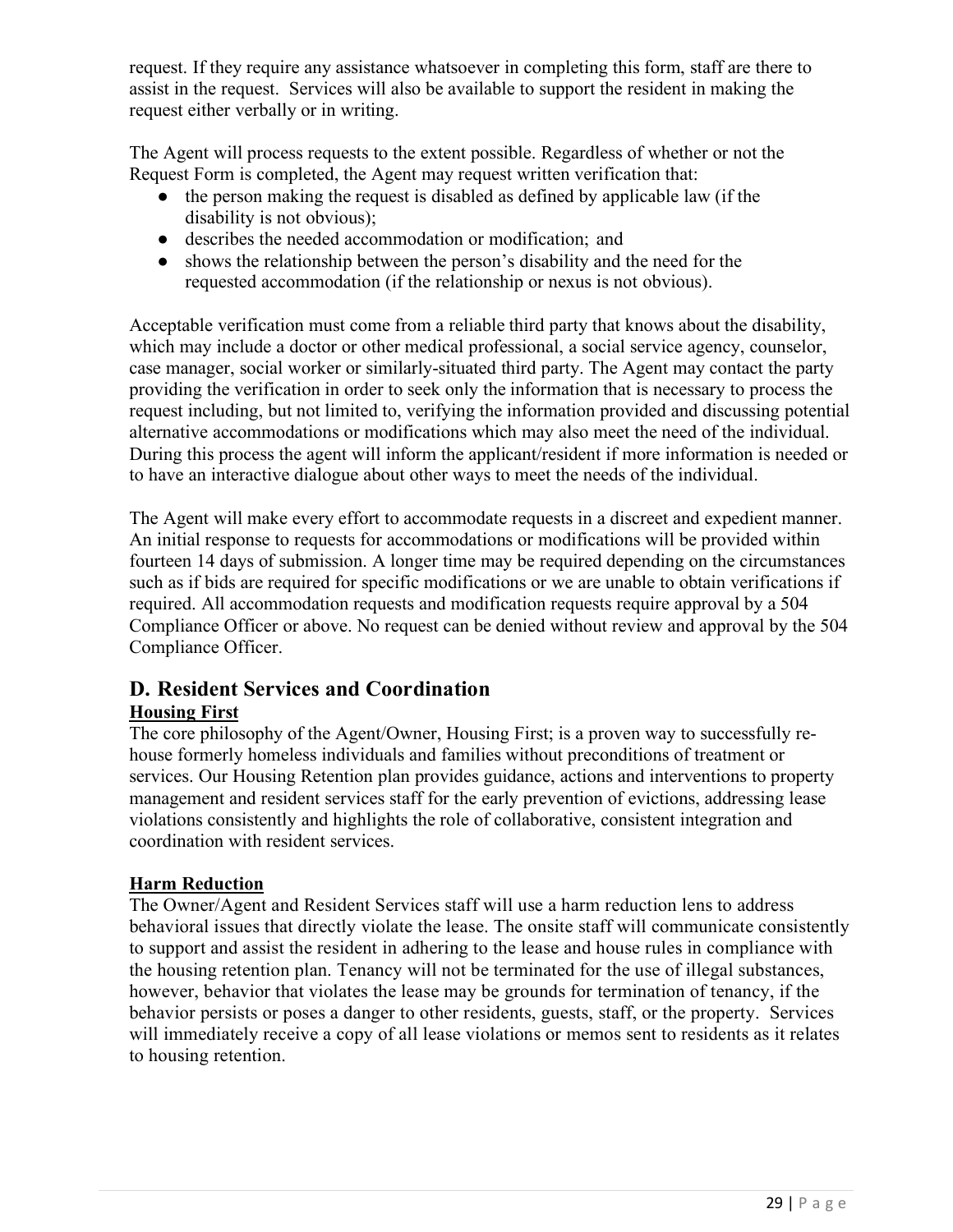#### **Integrated Coordination**

The Housing First model is centered on tight coordination and collaboration among the residents, the property management staff and the resident services team. This essential coordination and collaboration begin with open communication and information flow between the stakeholders including external local agencies/providers, within the bounds of rights to privacy and confidentiality as defined by applicable laws, rules, guidelines and/or regulations.

Although resident services are not mandatory for residents unless otherwise required by Funder(s) or program requirements, we have developed specific coordination "tools" for coordination between property management staff and resident services staff to occur at least two (2) times per month. Regularly scheduled site coordination meetings are designed to help the property management staff and the resident service staff determine whether a resident needs assistance to stabilize housing. From an integrated approach, staff discuss the availability of appropriate resources and services, develop intervention and/or support strategies, and/or assess the result(s) of interventions, discuss critical incidents, address safety concerns, discuss/plan upcoming activities and/or events as it relates to the Property or housing retention of residents.

#### **Operational Collaboration Meetings**

In addition to coordination meetings, there are monthly operational collaboration meetings scheduled. At this meeting, the property management onsite and supervisory level staff, resident services and supervisory level staff, external agencies and/or resident representatives meet to develop strategies to address incidents that jeopardize the safety and security of residents or employees and to plan activities, events, services and/or resources that deepen the housing retention services we can provide to residents.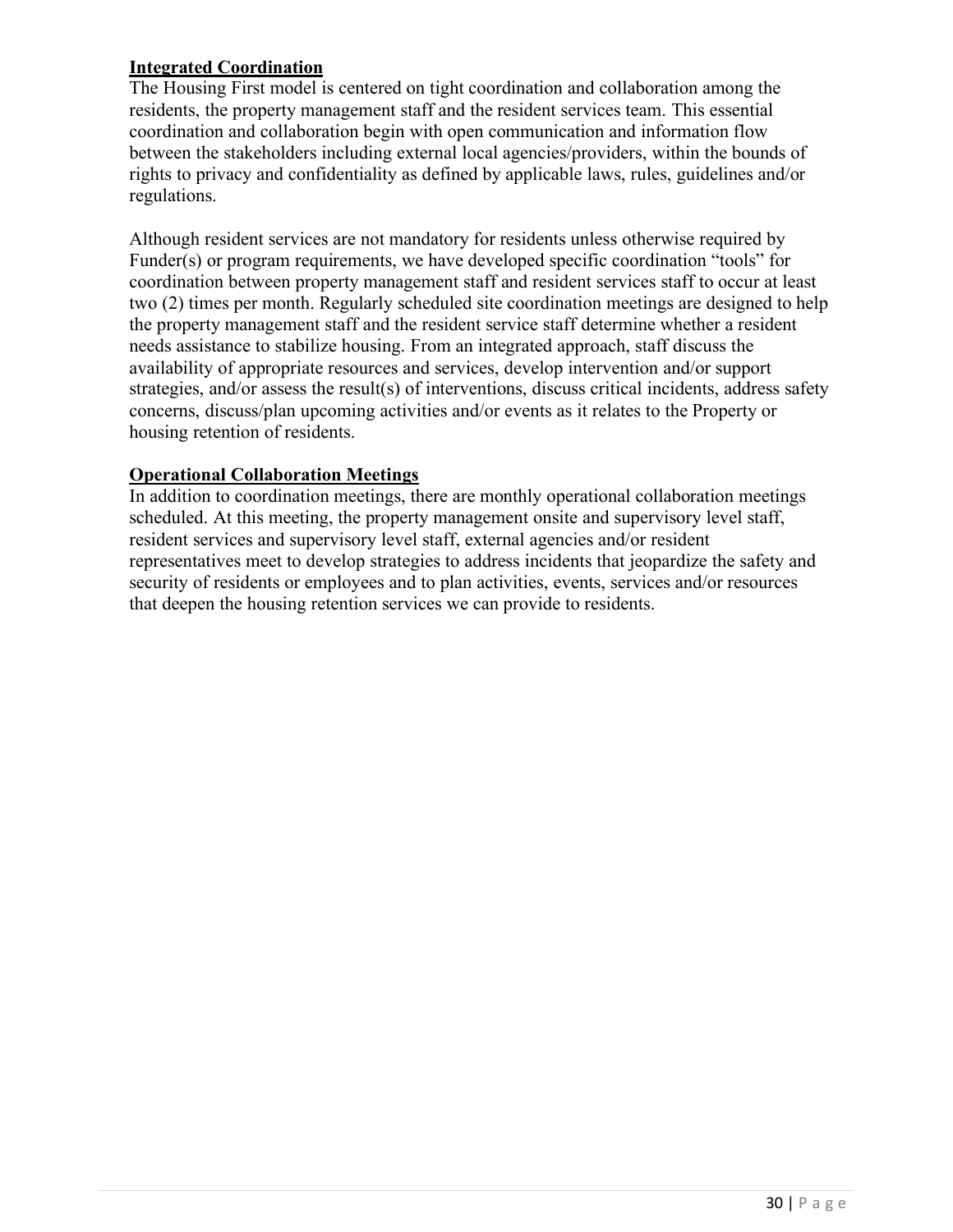# <span id="page-30-0"></span>**Attachment A – Site-Specific Resident Selection Criteria**

See the separate attachment for Site-Specific Marketing Plan and/or Resident Selection Criteria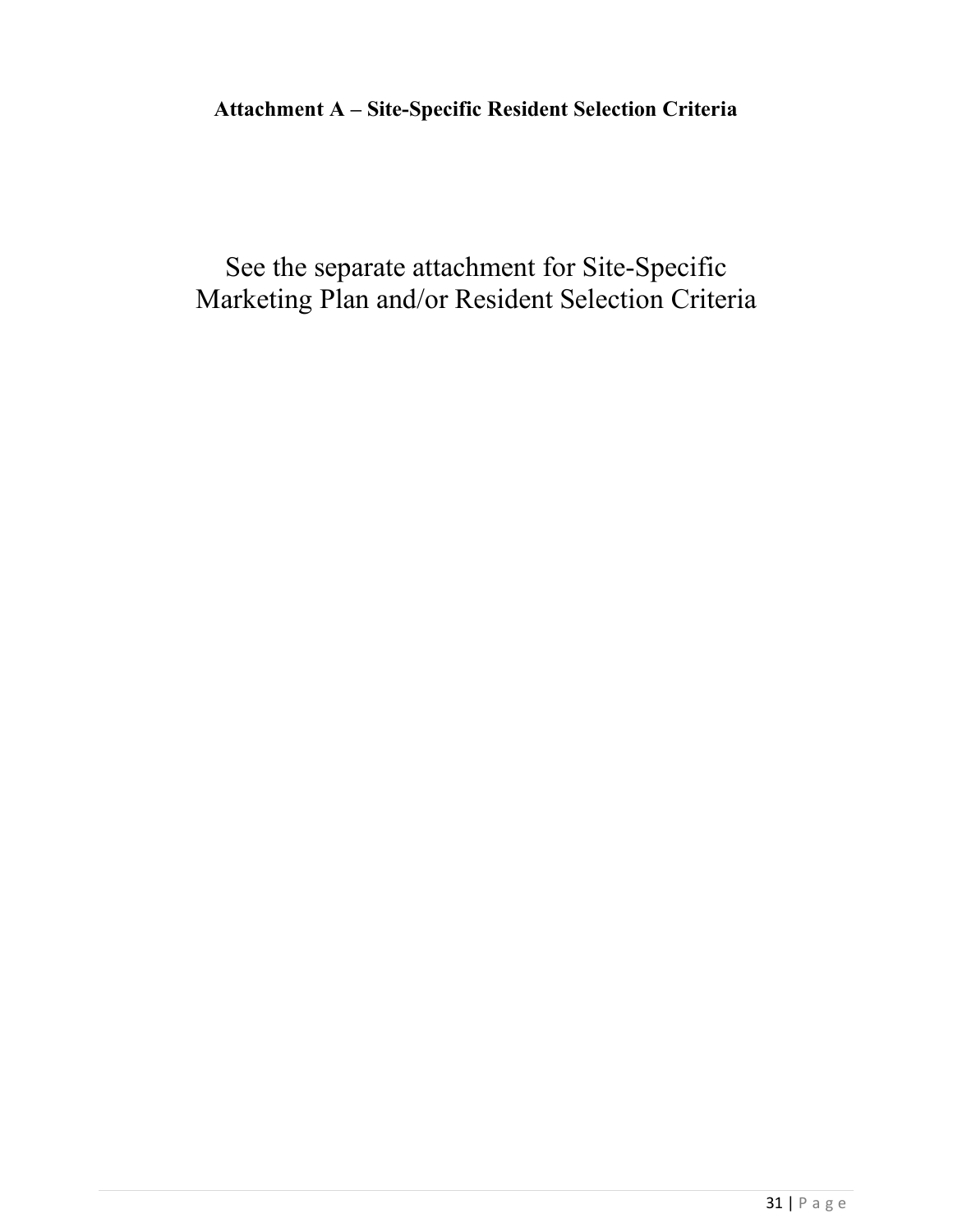# <span id="page-31-0"></span>See the separate attachment for the site-specific Site-Specific Operating Procedures

Topics included in the Site-Specific Procedures:

- Oversight and Support Committee (if applicable)
	- CAC Advisory Group (if applicable)
		- Outreach and Engagement Plan
			- Supportive Services Plan
	- Kitchen and Meal Plan (if applicable)
		- Common Site Rules
		- Detailed Community Guidelines
	- Good Neighbor Agreement (if applicable)
- Front Desk Procedures & Security Patrol Protocol (if applicable)
	- Walkie-Talkie/Radio Communication Policy (if applicable)
		- Media Protocol